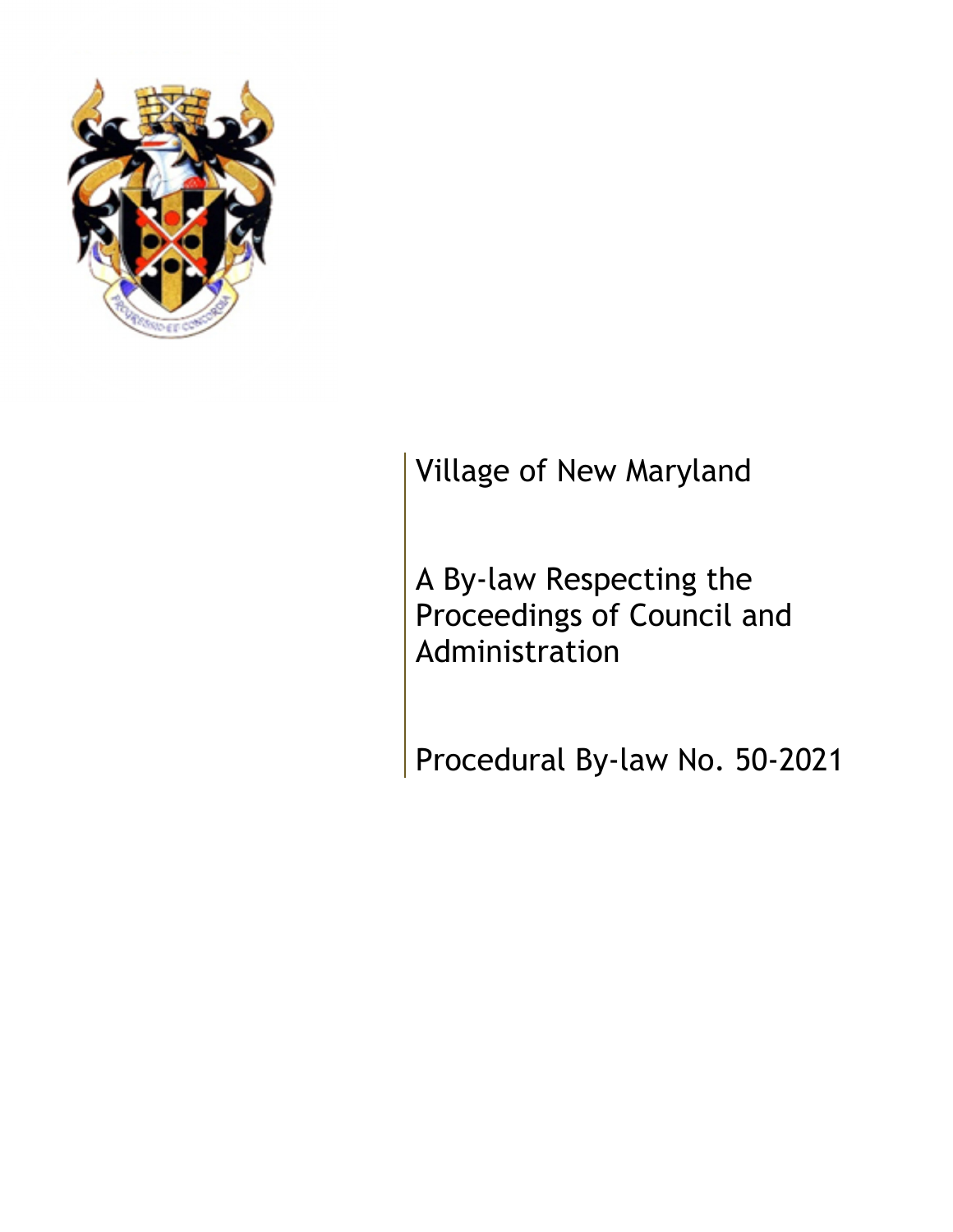# **Village of New Maryland By-Law No. 50-2021** A By-Law Respecting the Proceedings of Council and Administration

# **TABLE OF CONTENTS**

| 1.   |                                                                     |  |
|------|---------------------------------------------------------------------|--|
| 2.   |                                                                     |  |
| 3.   |                                                                     |  |
| 4.   |                                                                     |  |
| 4.01 |                                                                     |  |
| 4.02 |                                                                     |  |
| 4.03 |                                                                     |  |
| 4.04 |                                                                     |  |
| 4.05 |                                                                     |  |
| 4.06 |                                                                     |  |
| 4.07 |                                                                     |  |
|      |                                                                     |  |
| 5.01 |                                                                     |  |
| 5.02 |                                                                     |  |
| 5.03 |                                                                     |  |
| 5.04 |                                                                     |  |
| 5.05 |                                                                     |  |
| 5.06 |                                                                     |  |
| 5.07 |                                                                     |  |
| 6.   |                                                                     |  |
| 7.   |                                                                     |  |
| 8.   |                                                                     |  |
| 9.   |                                                                     |  |
|      |                                                                     |  |
|      |                                                                     |  |
|      | 12. CONSEQUENCES OF DISRESPECTFUL ACTIONS BY MEMBERS OF COUNCIL  19 |  |
|      |                                                                     |  |
|      |                                                                     |  |
|      |                                                                     |  |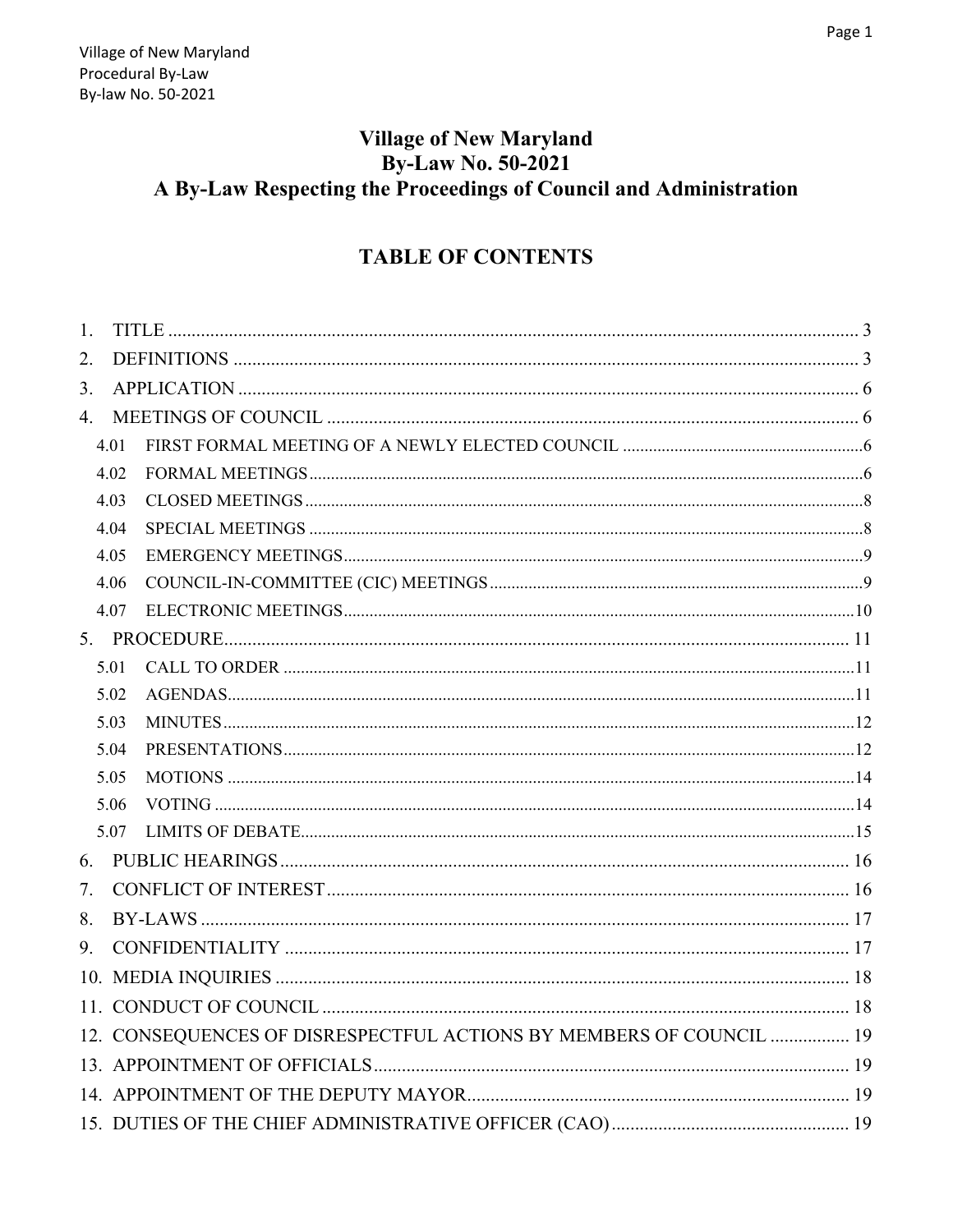| 17.03 CONDUCT OF COMMITTEE MEMBERS AT STANDING AND AD HOC COMMITTEE |  |
|---------------------------------------------------------------------|--|
|                                                                     |  |
|                                                                     |  |
|                                                                     |  |
|                                                                     |  |
|                                                                     |  |
|                                                                     |  |
|                                                                     |  |
|                                                                     |  |
|                                                                     |  |
|                                                                     |  |
|                                                                     |  |
|                                                                     |  |
|                                                                     |  |
| 1.                                                                  |  |
| 2.                                                                  |  |
| 3 <sub>1</sub>                                                      |  |
| 4.                                                                  |  |
| 5.                                                                  |  |
| 6.                                                                  |  |
| 7.                                                                  |  |
|                                                                     |  |
|                                                                     |  |
|                                                                     |  |
|                                                                     |  |
|                                                                     |  |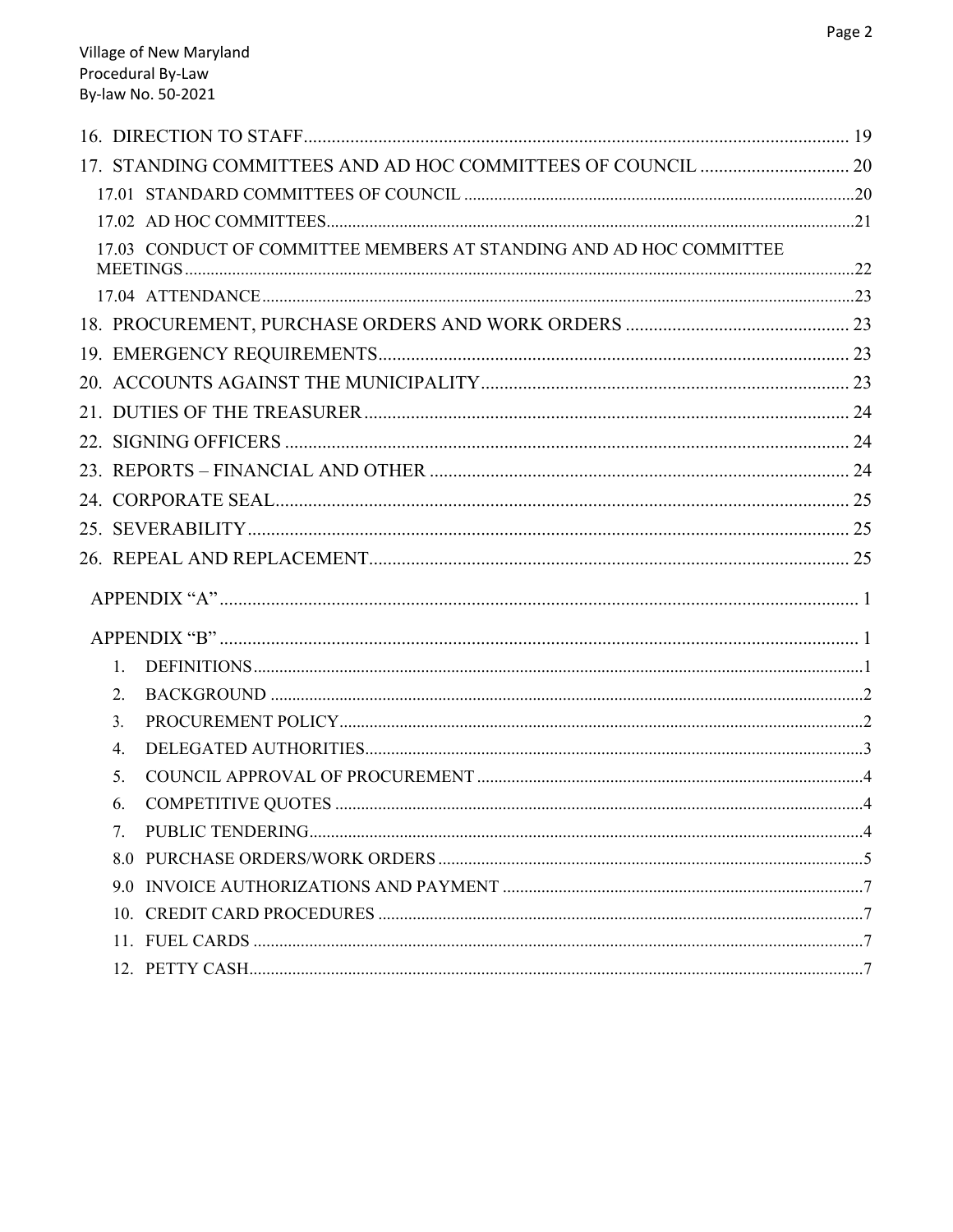# **Village of New Maryland Procedural By-law By-Law No. 50-2021**

#### **A By-Law Respecting the Proceedings of Council and Administration**

WHEREAS the *Local Governance Act* S.N.B. 2017, Chapter 18 ("the Act"), was proclaimed and came into force January 01, 2018;

AND WHEREAS under Section 195 of the Act a by-law made under the authority of the *Municipalities Act*, Chapter M-22 of the Revised Statues 1973, that was in force immediately before the commencement of this section, shall be deemed to have been made under this Act and is valid and continues in force until amended or repealed;

AND WHEREAS the Council for the Village of New Maryland proposed amendments to By-law No. 50 and amendments thereto;

*THEREFORE BE IT ENACTED* by the Council for the Village of New Maryland under the authority vested in it by the *Local Governance Act* S.N.B. 2017, Chapter 18 as follows:

#### **1. TITLE**

This by-law may be cited as the "Procedural By-Law".

# **2. DEFINITIONS**

In this by-law:

"Act" means the *Local Governance Act* S.N.B. 2017, c.18, amendments thereto and regulations adopted thereunder;

"Administration" means the Chief Administrative Officer (CAO) and senior staff of the municipality;

"Ad hoc Committee" means a committee established by Council to address a specific task or topic, and dissolved after the completion of the task or achievement of the objective, and regulated as per Section 17 of this by-law;

"Assistant Clerk" means the Assistant Clerk of the municipality as appointed by Council in accordance with Sections 71 and 74 of the Act;

"CAO" means the Chief Administrative Officer of the municipality as appointed by Council in accordance with Sections 71 and 81 of the Act;

"CIC" means a Council-In-Committee meeting called for the purpose of reviewing issues pertaining to the operation of the municipality in accordance with Section 4.06 of this by-law;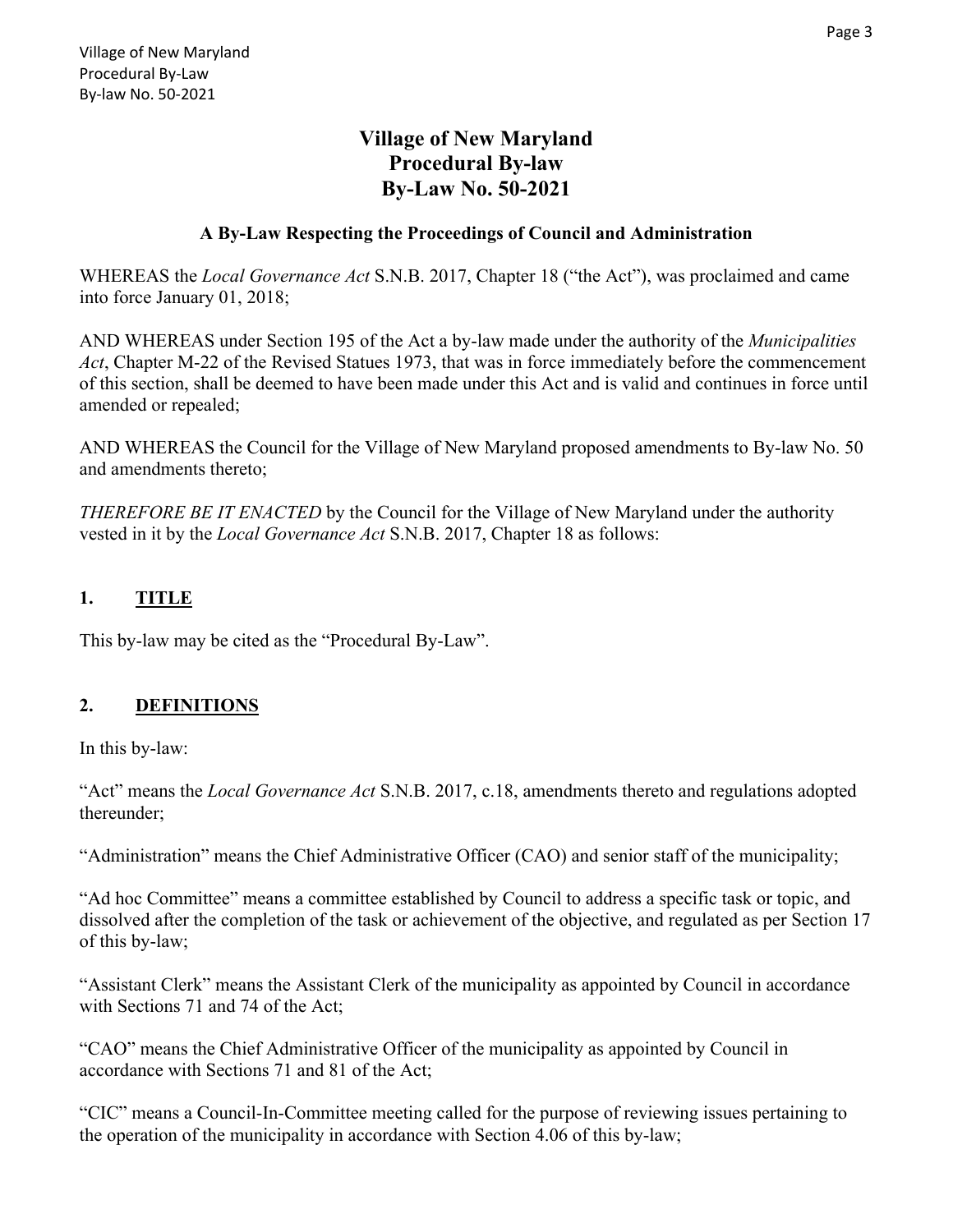Village of New Maryland Procedural By‐Law By‐law No. 50‐2021

"Clerk" means the Clerk of the municipality as appointed by Council in accordance with Sections 71 and 74 of the Act;

"Closed Meeting" means a meeting of Council not open to the public, so convened if necessary to discuss matters outlined in Section 68 of the Act as follow:

(i) information of which the confidentiality is protected by law;

(ii) personal information as defined in the *Right to Information and Protection of Privacy Act*;

(iii) information that could cause financial loss or gain to a person or the local government or could jeopardize negotiations leading to an agreement or contract;

(iv) the proposed or pending acquisition or disposition of land;

(v) information that could violate the confidentiality of information obtained from the Government of Canada or from the government of a province or territory;

(vi) information concerning legal opinions or advice provided to the local government by its solicitor or privileged communications as between solicitor and client in a matter of local government;

(vii) litigation or potential litigation affecting the local government or any corporation referred to in subsection 8(1) of the *Local Governance Act*, the local government's agencies, boards or commissions, including a matter before an administrative tribunal; (viii) the access to or security of buildings and other structures occupied or used by the local government or access to or security of systems of the local government, including computer or communication systems;

(ix) information gathered by the police, including the Royal Canadian Mounted Police, in the course of investigating any illegal activity or suspected illegal activity, or the source of that information; or

(x) labour and employment matters, including the negotiations of collective agreements.

"Conflict of Interest" means the situations described in Part 8 of the *Local Governance Act*;

"Council" means the Mayor and Councillors of the Municipality;

"Councillor" means a member of Council other than the Mayor;

"CPA" means the *Community Planning Act*, S.N.B. 2017, c.19;

"Department Head" means the head of each department, including the CAO, Treasurer, Public Works Supervisor, Recreation Coordinator, Community Facilities Manager, Development Officer and Fire Chief;

"Deputy Mayor" means the Councillor so elected pursuant to Section 14 of this by-law;

"Disrespectful Statements/Actions" mean improper, offensive, or abusive language and/or conduct to another person;

"Electronic Communication" means the attendance of a meeting through electronic means, which includes telephone, speaker phone, personal computer, or other electronic means as technology advances;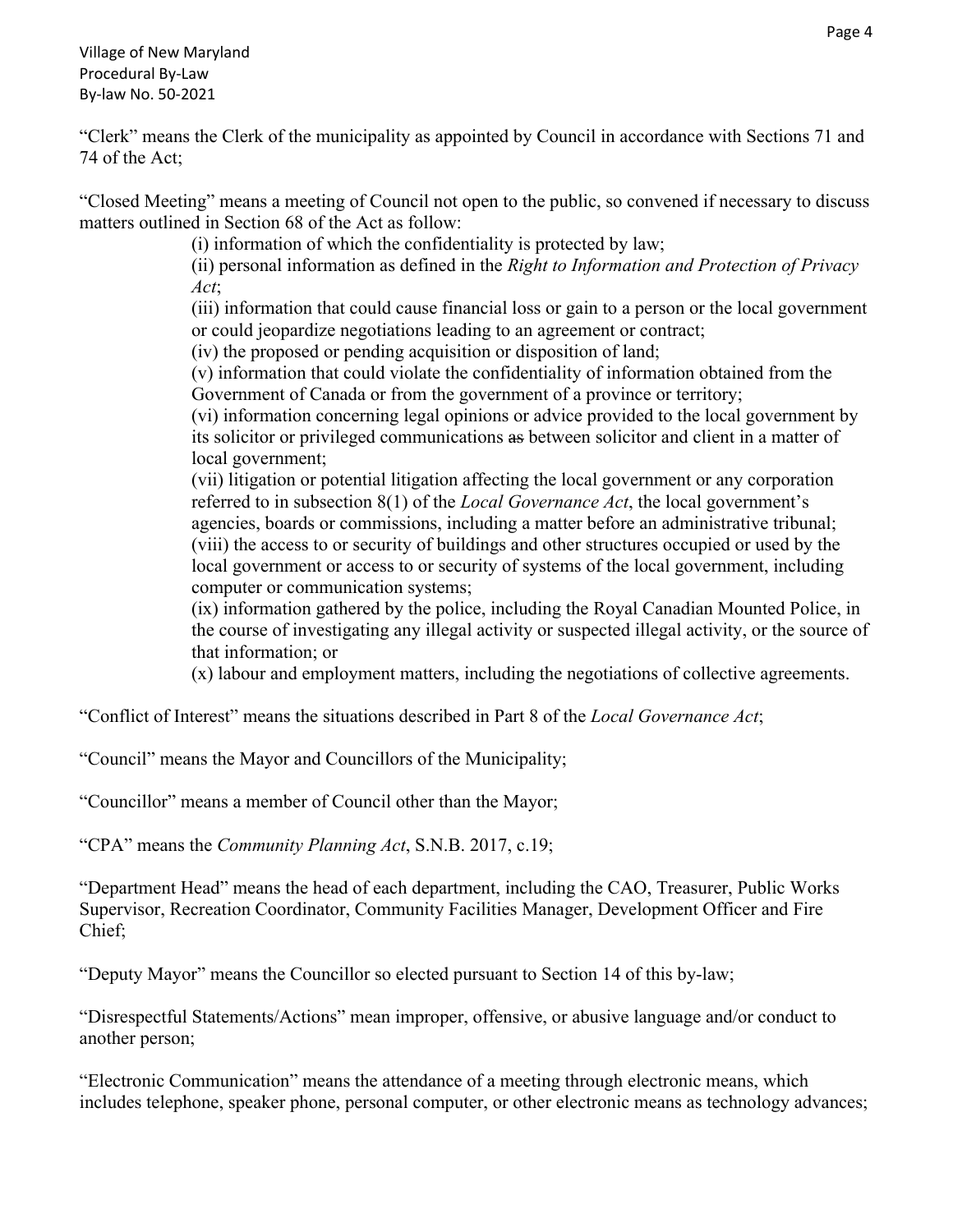"Emergency Meeting" means a meeting convened pursuant to Section 4.05 of this by-law for local state of emergency or public safety matters;

"Formal Meeting" means a meeting of Council regulated by the Act and as set out in Section 4.02 of this by-law;

"Majority" means more than half;

"Mayor" means the Mayor of the Village of New Maryland;

"Meetings of Council" mean Formal Council, Closed, CIC, Emergency or Special Meetings of Council;

"Member" or "Member of Council" means any person elected to Council;

"Municipality and/or Village" means the Village of New Maryland, a municipal body corporate located in York County and established under the Laws and Regulations of the Province of New Brunswick;

"Participate Remotely" means participating in a Meeting of Council by Electronic Communication;

"Point of Information" means the procedural mechanism by which a member may rise to present or receive information of interest to Council;

"Point of Order" means an issue raised by a participant at a meeting claiming that the procedures of a meeting or the actions of an individual participant are contrary to procedural rules or practices (e.g., any breach of the procedural by-law, the use of Disrespectful Statements/Actions, notice of the fact that a motion under discussion is not in order, or any other irregularity in the proceedings of Council);

"Presiding Officer" means the Mayor, or in the absence of the Mayor, the Deputy Mayor, or if the Deputy Mayor is also absent, then the Councillor elected to act as such by a majority vote of Councillors present;

"Question of Privilege" means an issue raised pertaining to a violation or a perceived violation of the rights or interests of the meeting or organization as a whole or of a Member personally (e.g., any scandalous or libelous reflection on the proceedings of the Council or any member of Council, a pressing situation affecting a right or privilege of the Council or individual Member thereof, introduction of a confidential subject matter in the presence of guests or the public, etc.);

"Quorum" means a majority of those members of Council holding office at the time of the meeting;

"Special Meeting" means a special meeting convened pursuant to the Act and in accordance with Section 4.04 of this by-law;

"Standing Committee" means a permanent committee established by Council with responsibilities as identified in Section 17 of this by-law; and

"Treasurer" means the Treasurer of the municipality as appointed by Council in accordance with Sections 71 and 76 of the Act.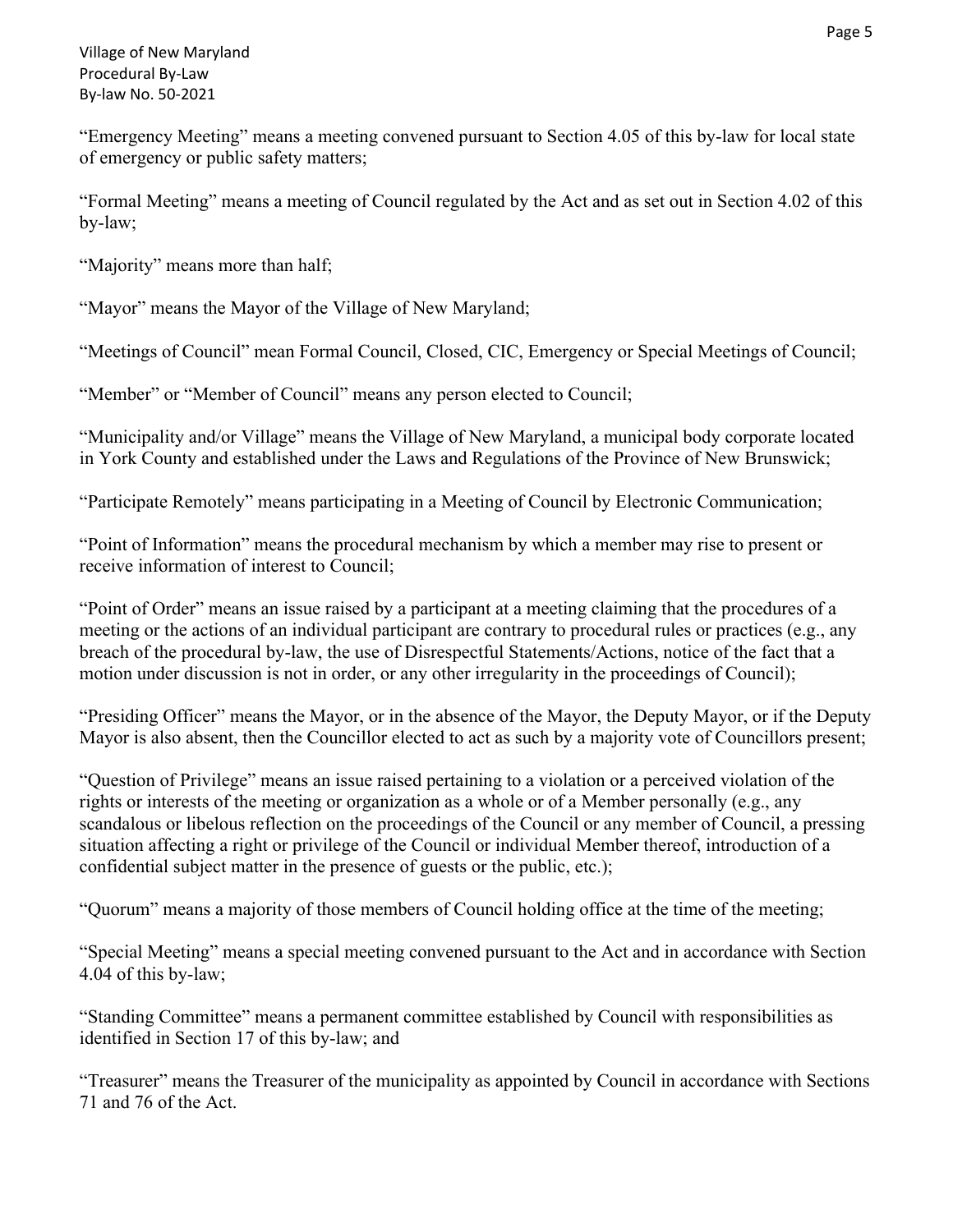#### **3. APPLICATION**

- 3.01 In this by-law where the context requires, the singular shall include the plural, and a word importing the plural includes the singular.
- 3.02 In this by-law where the context requires, references to the male or female gender shall be taken to include the other.
- 3.03 This by-law applies to all Meetings of Council, Committees of Council, and committees as established by Council identified herein.
- 3.04 To the extent that any matter is not dealt with in the Act or this by-law, Council shall refer to *Robert's Rules of Order*.
- 3.05 The precedence of the rules governing the procedures of Council is:
	- (a) the Act,
	- (b) other provincial legislation,
	- (c) this by-law, and
	- (d) Robert's Rules of Order.

#### **4. MEETINGS OF COUNCIL**

#### **4.01 FIRST FORMAL MEETING OF A NEWLY ELECTED COUNCIL**

- (a) A newly elected Council shall hold its first Formal Meeting on the day prescribed by the *Local Governance Act*. A newly elected Council shall not transact business at its first meeting until the Oaths of Office have been taken and subscribed by persons present who have been elected to office. The Clerk is responsible for administering the Oaths of Office to newly elected Council Members.
- (b) Subject to subsection (a), the first Formal Meeting of Council after a quadrennial election shall be held no later than the  $15<sup>th</sup>$  (fifteenth) day in June following the Council's election.
- (c) The Clerk shall allot to each Councillor a seat within the Council Chamber, which he or she shall thereafter be entitled to occupy at all Meetings of Council.

# **4.02 FORMAL MEETINGS**

- (a) Council shall hold its Formal Meeting on the third Wednesday of each month, unless otherwise determined by a Majority vote of Council.
- (b) When any such Wednesday falls on a civic, public, or statutory holiday, Council shall meet on the following day, or such day as determined by a Majority vote of Council.
- (c) Council may waive a Formal Meeting or change the date for such meeting when, by Resolution of Council made at least 1 (one) week prior thereto, the Council deems it appropriate. However, the Mayor and CAO, if concerned about a safety factor or due to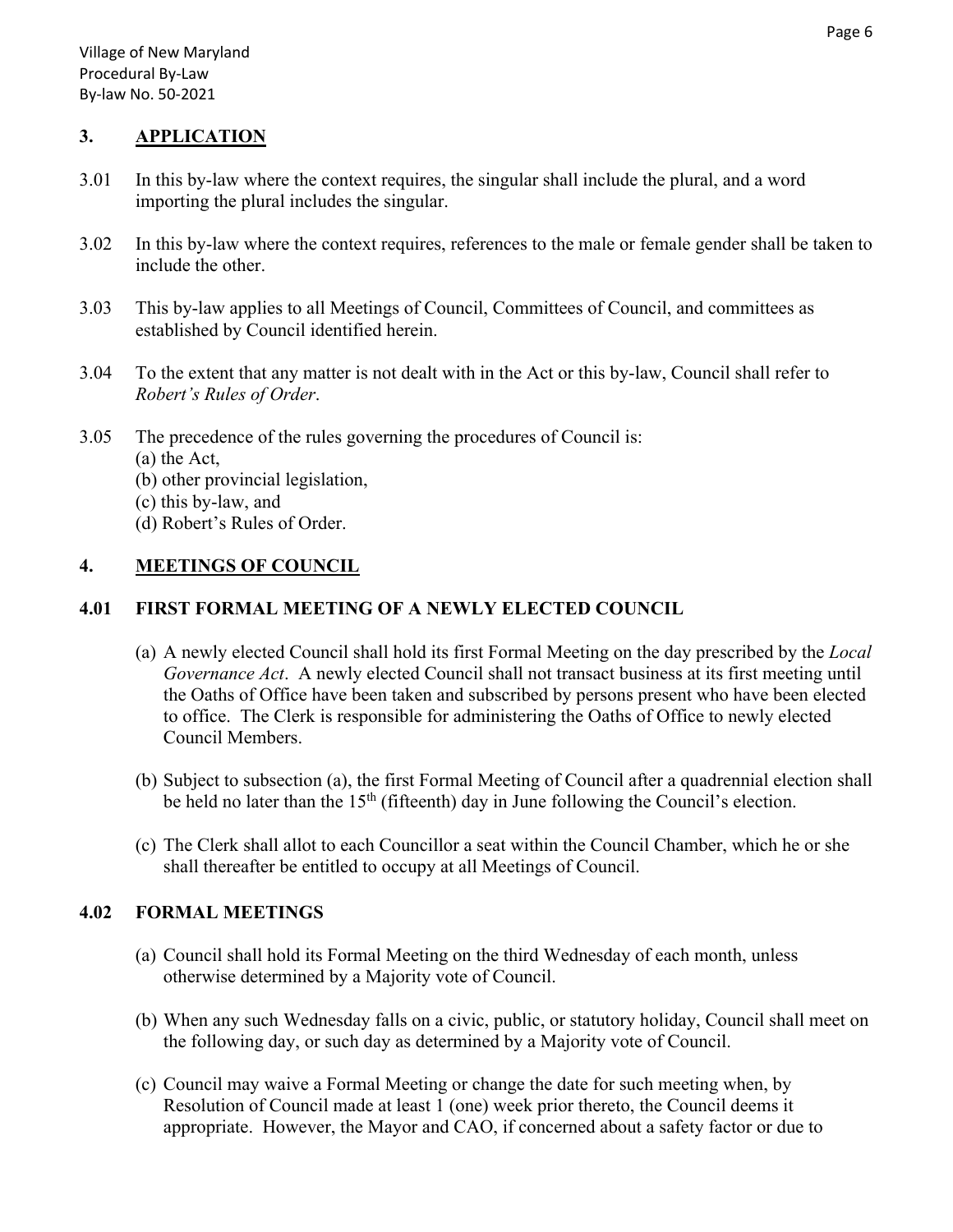compassionate reasons, may cancel or reschedule a Formal Meeting on short notice if deemed necessary.

- (d) Unless otherwise specified, all Formal Meetings of Council shall be held in the Council Chamber of the municipal office at 7:30 p.m.
- (e) In the absence or inability of the Mayor to act, or if the office of the Mayor is vacant, the Deputy Mayor shall act in the place of the Mayor, and while acting shall possess the powers and perform the duties of the Mayor.
- (f) In the absence or inability of both the Mayor and the Deputy Mayor to act, or if their offices are vacant, the Clerk shall call for a vote to elect a Councillor to act as Presiding Officer at a Formal Meeting by Majority vote of the Councillors present, and he/she shall have the same authority while presiding at the meeting as the Mayor would have if occupying the chair.
- (g) Unless there is a Quorum within 30 (thirty) minutes after the time appointed for the Formal Meeting of Council, the Clerk shall record the names of the Council members present and the meeting shall stand adjourned until the date of the next Formal Meeting, unless a Special Meeting is called in accordance with Section 4.04.
- (h) The Clerk, or designate, shall provide to each Member notice of the time of the Formal Meeting and the business to be transacted not later than 2 (two) days before the day fixed for each meeting. The notice and documentation shall be provided via the Village's file repository and/or via email and/or via the provision of paper copies.
- (i) Public notice of Formal Meetings of Council shall be given by posting such notice on the Village of New Maryland's official website and sharing with the media at least one working day prior to the meeting.
- (j) All Formal Meetings of Council shall be open to the public and no member of the public shall be excluded therefrom except for improper conduct. The Mayor or other Presiding Officer may order the expulsion from any meeting of any member of the public whose behavior is deemed as a Disrespectful Statement/Action at such meeting.
- (k) Members of the public shall be entitled to address Council at Formal Meetings, under the heading "Public Input/Inquiries" on matters of municipal jurisdiction. Presentations by members of the public will be permitted with 48 (forty-eight) hours' notice to the Clerk on specific concerns or topics.
- (l) The business before Council at each Formal Meeting shall be taken up in regular order, unless otherwise determined by the Majority vote of the Members present, and all questions as to procedure or to the suspension of the regular order shall be decided without debate.
- (m) Any Member wishing to introduce any new or extraordinary business at a Formal Meeting shall provide the Clerk 48 (forty-eight) hours' notice to have such item of business included on the agenda, and if not so included, may not be discussed at such meeting except with the affirmative two-thirds Majority vote of the Members present at such meeting.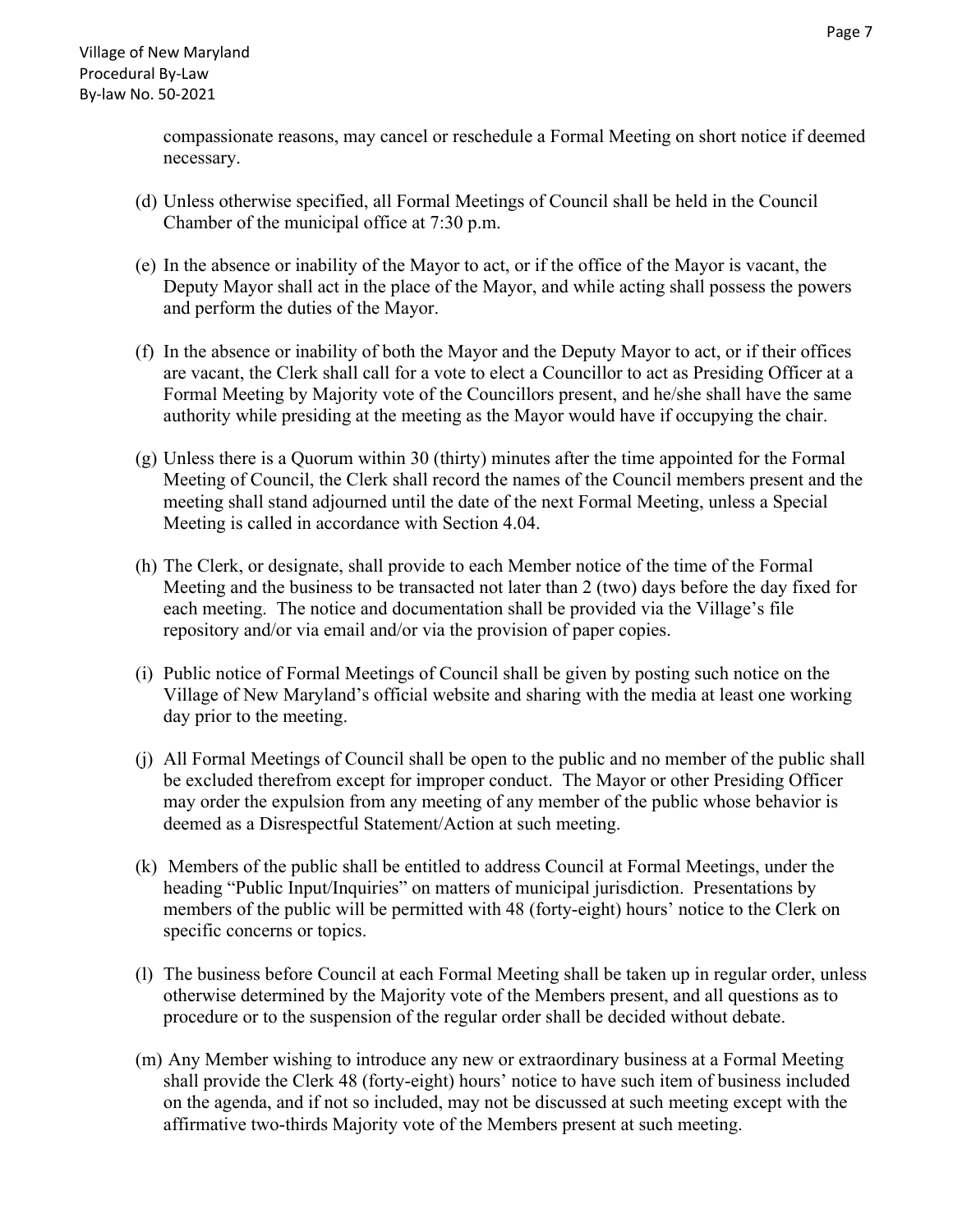- (n) Committee session notes shall not be read during any Formal Meeting of Council.
- (o) When at any Formal Meeting of the Council the hour of 10:00 p.m. shall be reached, the Mayor or Presiding Officer shall declare the meeting adjourned and leave the chair unless, by vote, two-thirds of the Members present determine otherwise.
- (p) All directions to staff made from the floor during a Formal Meeting shall be made by motion and be subject to approval by Council.

# **4.03 CLOSED MEETINGS**

- (a) A Formal Meeting may be closed to the public for the duration of the discussion if the discussions pertain to any matter that may be conducted in a Closed Meeting as defined in the Definitions section of this by-law and Section 68 of the Act.
- (b) In a Closed Meeting no decisions shall be made at the meeting except for decisions related to: (i) procedural matters;
	- (ii) direction to an officer or employee of the local government; or
	- (iii) direction to a solicitor for the local government.
- (c) In a Closed Meeting the rules and regulations of Council shall be observed with the exception that no motions shall be brought forward.
- (d) Members of Council and staff shall refrain from discussing the matters considered during a Closed Meeting other than with other Members or senior staff, or as directed by Council.

# **4.04 SPECIAL MEETINGS**

- (a) The Mayor may at any time summon a Special Meeting. It shall be his/her duty to do so when requested verbally or in writing by a Majority of the Members.
- (b) The Clerk shall summon a Special Meeting when requested verbally or in writing by a Majority of the Members.
- (c) The Clerk shall give to all Members verbal or written notice of each Special Meeting at least 24 (twenty-four) hours before the time set for the meeting. The notice shall specify the time of such meeting and the business to be transacted thereat.
- (d) No business shall be transacted at a Special Meeting other than that specified in the notice calling it except where otherwise determined by the unanimous consent of the Members present.
- (e) All Special Meetings are open to the public and no member of the public shall be excluded therefrom except for improper conduct. The Mayor or other Presiding Officer may order the expulsion from any meeting of any member of the public whose behavior is deemed as a Disrespectful Statement/Action at such meeting.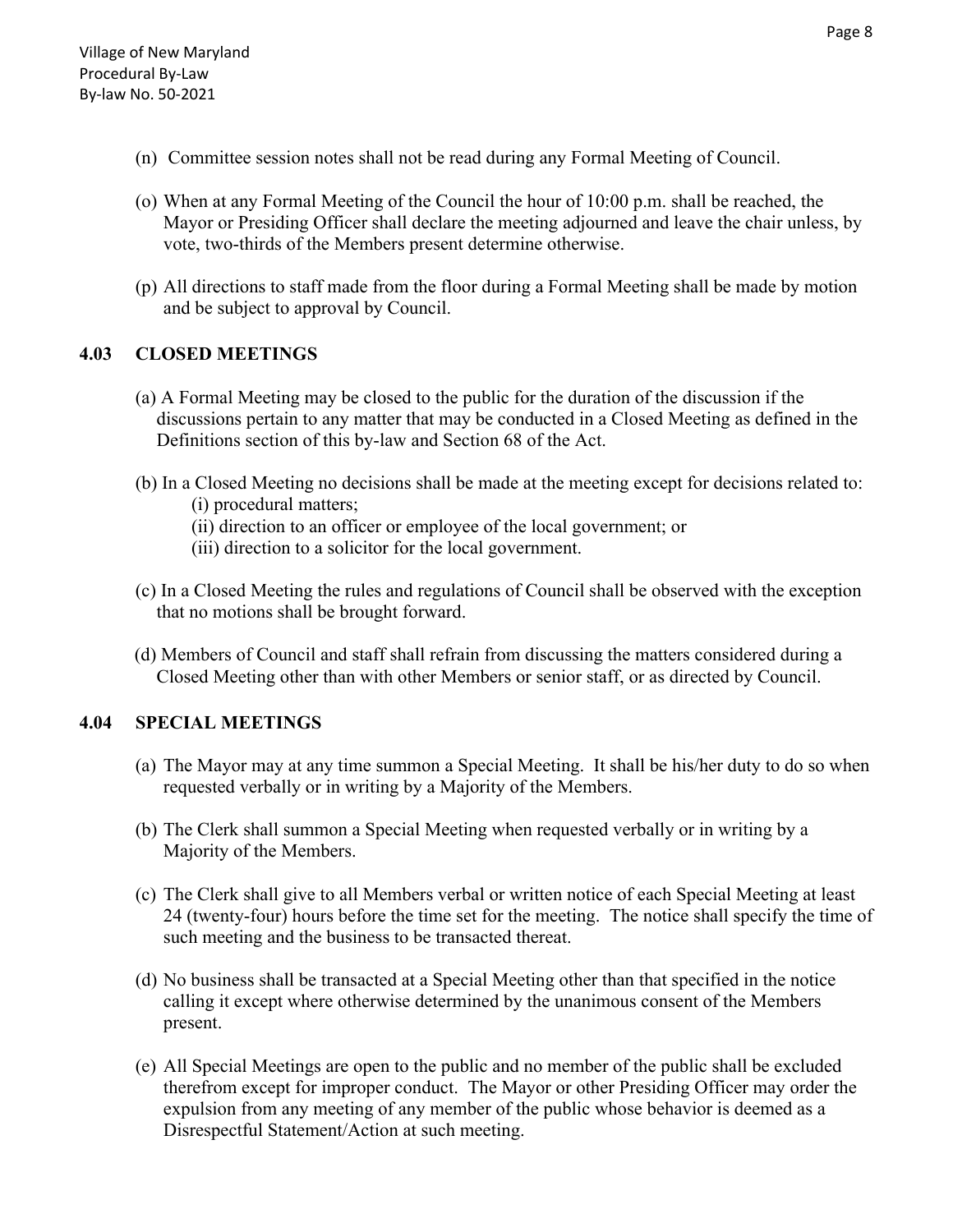(f) Public notices of Special Meetings shall be given by posting the information on the Village's website.

### **4.05 EMERGENCY MEETINGS**

- (a) The Mayor or any 3 (three) Members of Council, when deemed necessary, may call an Emergency Meeting in which time requirements would not apply.
- (b) When such an Emergency Meeting is called, it shall be considered a Special Meeting, expect that the time requirements for the notice of the Special Meetings shall not apply, and only the subject matter of the emergency shall be considered.
- (c) The Clerk shall post the information on the Village's website when an emergency meeting has been called.

#### **4.06 COUNCIL-IN-COMMITTEE (CIC) MEETINGS**

- (a) A CIC Meeting may be closed to the public for the duration of the discussion if the discussions pertain to any matter that may be conducted in a Closed Meeting as defined in this by-law and Section 68 of the Act.
- (b) There shall be meetings of the Members to be known as CIC Meetings called for the purpose of reviewing issues pertaining to the operation of the municipality.
- (c) The CIC will be comprised of the Members of Council, the CAO/Clerk and the Treasurer. Other senior staff will be in attendance to make presentations and answers questions as required.
- (d) The Mayor shall be the chairperson of the CIC Meetings.
- (e) The Committee may receive delegations and submissions, receive information from senior staff on emerging items, and discuss and debate policy matters to formulate recommendations to Council.
- (f) Members of Council shall submit all agenda items to the Clerk at least 48 (forty-eight) hours prior to the CIC Meeting. No additional items will be added to the agenda unless so approved by a Majority vote of Council.
- (g) The general rules of Council shall be observed during the CIC Meetings, except that: no motions shall be brought forward, the yeas and nays shall not be recorded; and Members shall not be limited in the number of times they may speak on any question.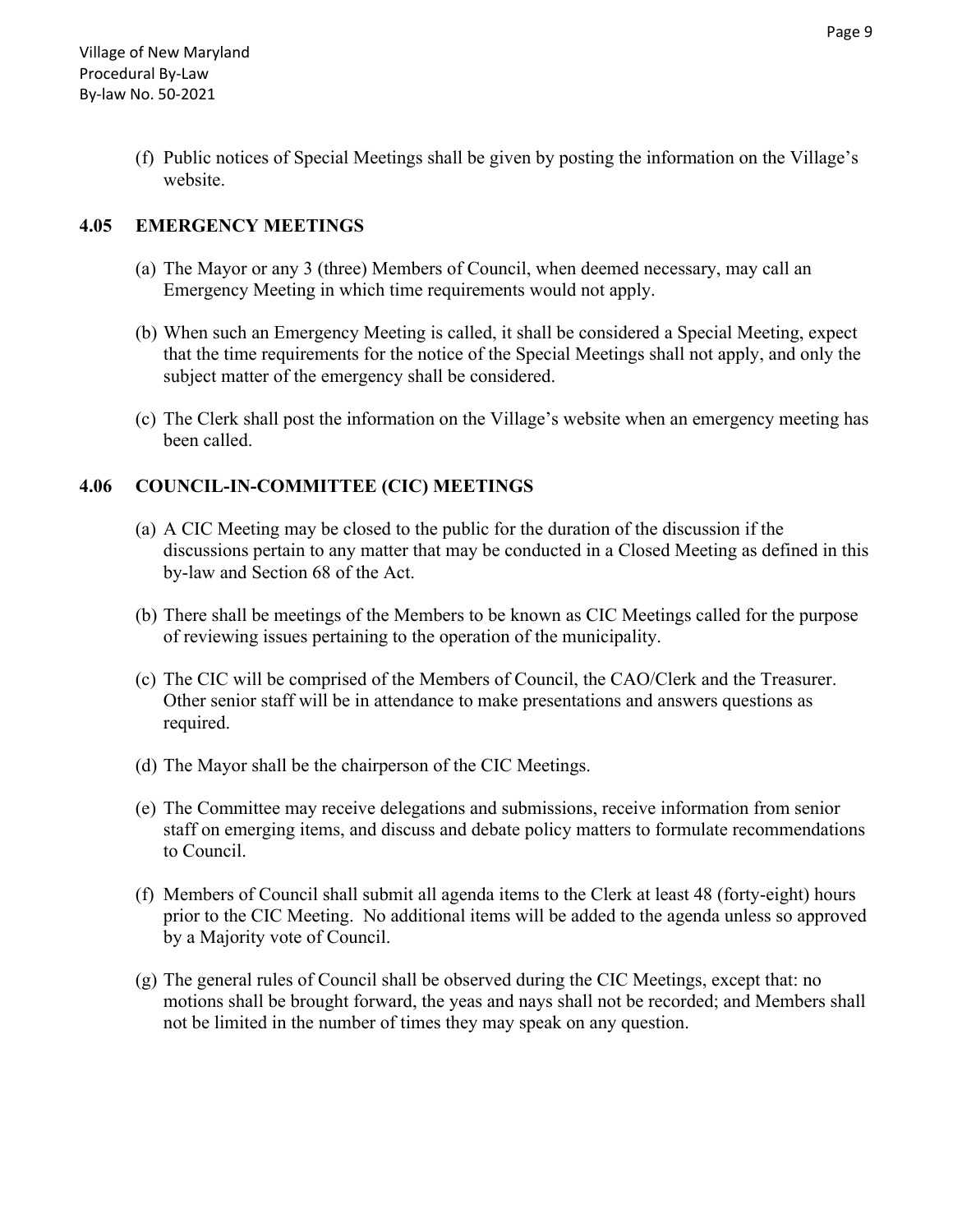#### **4.07 ELECTRONIC MEETINGS**

- (a) Pursuant to Section 69 of the *Local Governance Act* and this by-law, a Member of Council shall be permitted to attend a meeting using Electronic Communication if that communication allows Members to hear and speak to each other and, in the case of a meeting that is open to the public, allows the public to hear the Members.
- (b) Only a Member of Council who, at the time of the meeting, is outside the local government or is physically unable to attend the meeting may participate in the manner referred to in this section.
- (c) Except for reasons of disability, a Member of Council shall not participate in the manner referred to in this section at more than 25% (twenty-five percent) of the Formal Meetings held in a 1 (one)-year calendar period or at more than 4 (four) Special Meetings held in a 1 (one) year period.
- (d) A Member of Council who intends to Participate Remotely in Meetings of Council shall notify the Clerk at least 2 (two) working days prior to the meeting. Only the first 2 (two) Members who have given notice will be able to Participate Remotely in a meeting.
- (e) When Members of Council Participate Remotely in a Closed Meeting, he/she shall, at the beginning of the meeting, confirm that he/she is alone.
- (f) A Member of Council who Participates Remotely shall be deemed to be present at the meeting for whatever period of time the connection via Electronic Communications remains active.
- (g) The Presiding Officer of the meeting must be physically present in the Meeting room. If the Mayor Participates Remotely in Meetings of Council, he/she shall not participate as the Presiding Officer but may participate as a Member.
- (h) If a Meeting of Council is open to the public, the use of Electronic Communications is permitted only if notice of the meeting is given to the public that includes the following information:
	- (i) a statement that Electronic Communications will be used at the meeting; and (ii) the location where the public may see or hear the meeting.
- (i) The Presiding Officer shall announce to those in attendance at the meeting that a Member is attending the meeting by means of Electronic Communication.
- (j) When a vote is called, Members attending the meeting by means of Electronic Communications shall be asked to state their vote after all other Members present at the meeting have cast their votes.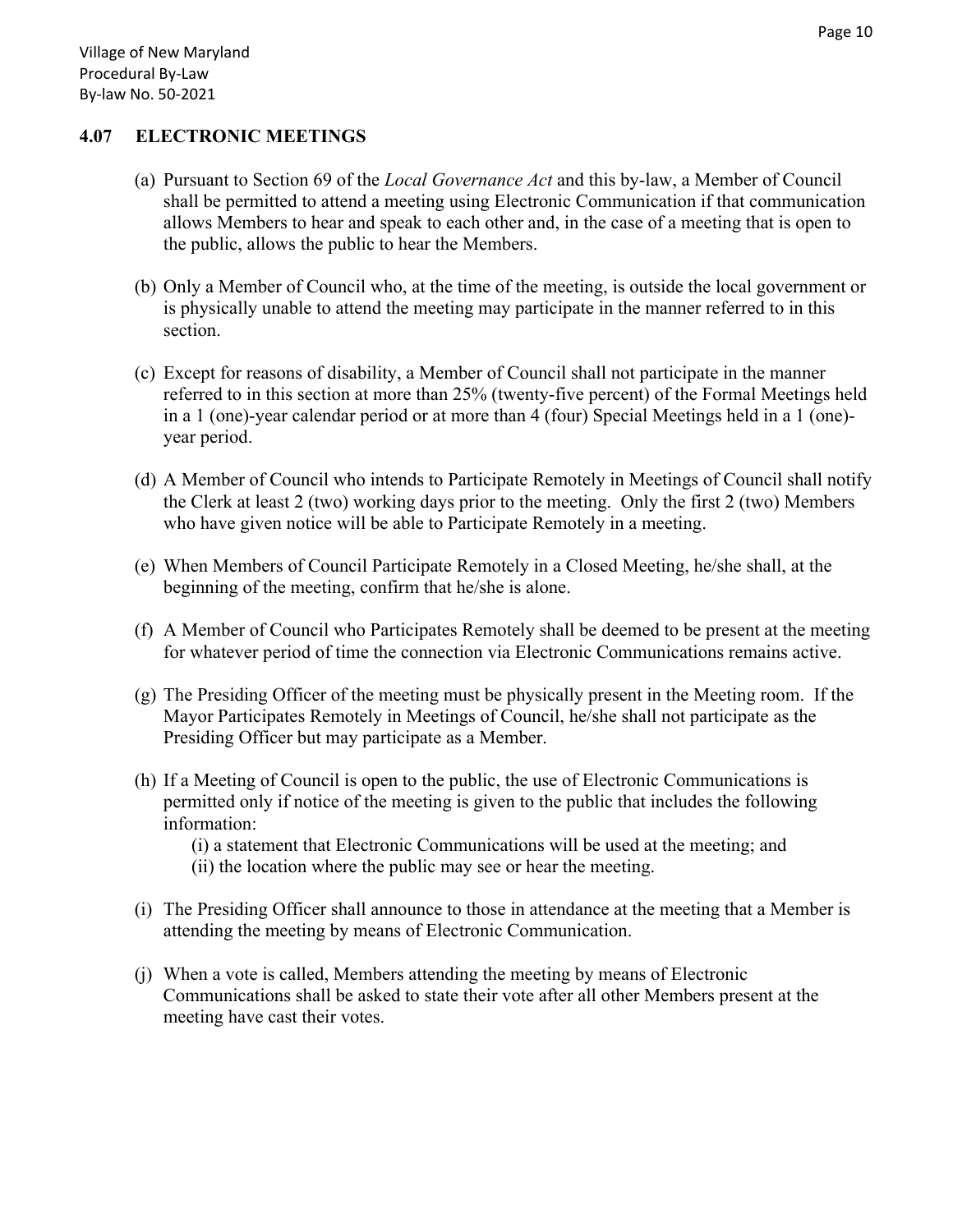#### **5. PROCEDURE**

#### **5.01 CALL TO ORDER**

- (a) The Mayor, and in the absence of the Mayor, the Deputy Mayor, shall be the Presiding Officer of Meetings of Council. The Presiding Officer shall call the Members to Order at the commencement of the meetings.
- (b) In the case where the Mayor and Deputy Mayor are absent, the Clerk shall call the meeting to order and a Presiding Officer shall be chosen and appointed by a motion of Council.
- (c) The Chair, and in the absence of the Chair, the Vice-Chair of a Standing Committee or Ad hoc Committee shall call their meeting to order.
- (d) The Presiding Officer shall not participate in any debate but shall use the office to preserve order and to direct Members in keeping to the question. If the Presiding Officer wishes to take part in any debate, he/she must appoint a Member to take the chair while he/she stands upon the floor to debate questions.

#### **5.02 AGENDAS**

- (a) Agendas for all Meetings of Council shall be prepared by the Clerk's office from submissions from Council and, where applicable, senior staff and the public.
- (b) No matter shall be placed on the agenda of Formal Council or CIC Meetings unless the request for consideration of such matter is received by the Clerk's office by 4:30 p.m. on Thursday, the week prior to the meeting.
- (c) Any additional matter not included on the agenda shall only be considered with the unanimous consent on a motion by all Members of Council during the approval of the agenda.
- (d) Any additional matter not included on a Standing Committee or Ad hoc Committee meeting agenda shall only be considered with the consent of the Chair and agreement of the Majority of the committee members present.
- (e) The business of the Formal Meeting of Council shall be dealt with in the following order: Call to Order Approval of the Agenda Approval of the Minutes Disclosure of Interest Presentations Proclamations Correspondence Mayor's Comments Comments by Members of Council Planning Advisory Committee Emergency Response Plan Committee Project Reports/Updates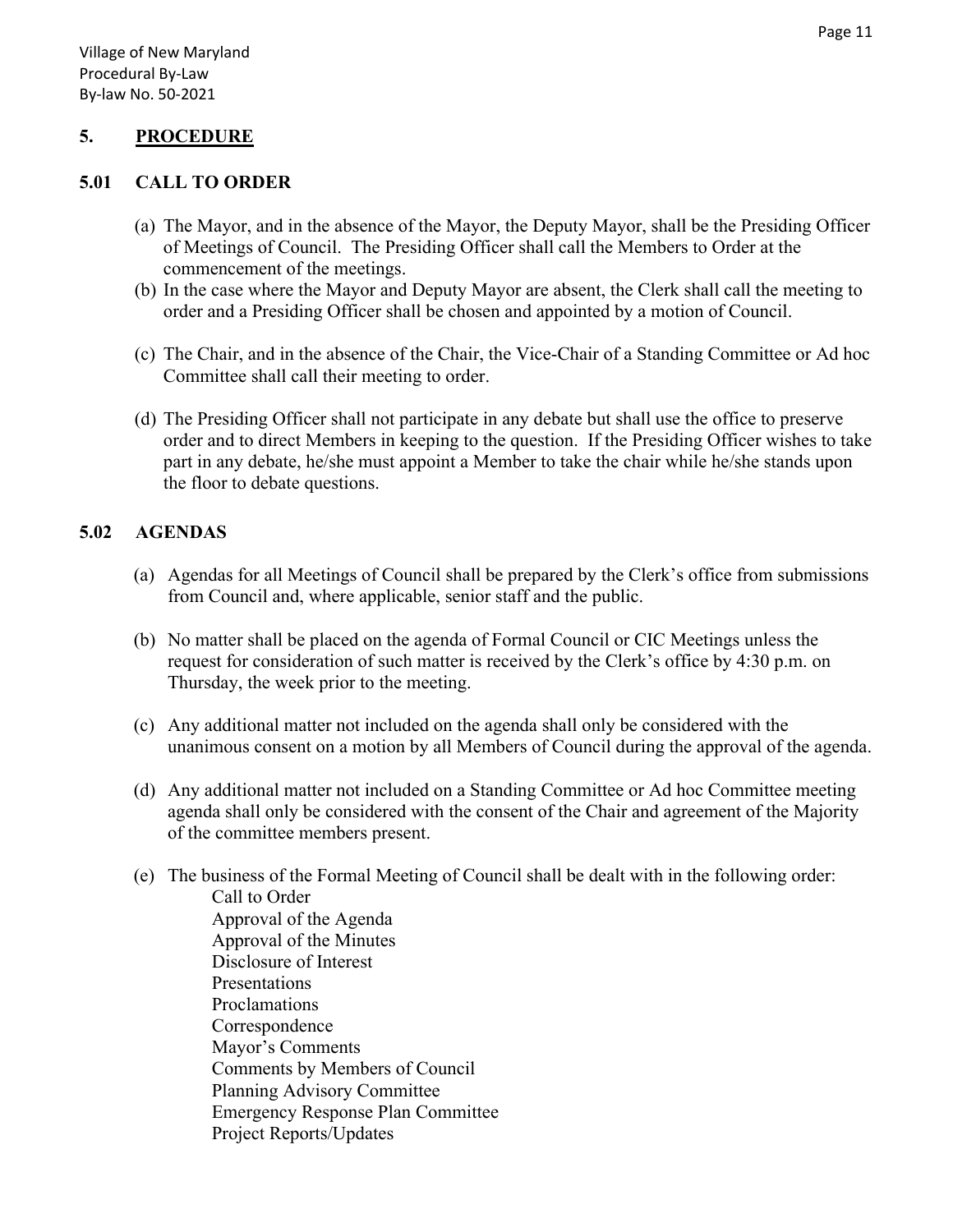Approval of the Treasurer's Report Public Input/Inquiries New Business Date, Time and Location of the Next Meeting Motion for Adjournment

#### **5.03 MINUTES**

- (a) The Clerk shall record the Minutes of all Meetings of Council, in accordance with the Act.
- (b) If a Member arrives late, leaves before the meeting is adjourned, or is absent or temporarily absent from the meeting, it shall be recorded in the Minutes.
- (c) The Minutes shall record all resolutions, decisions, and proceedings of the Council, and include, but not be limited to:
	- (i) municipal corporation name;
	- (ii) meeting date and time;
	- (iii) names of Members of Council present, Participating Remotely, and absent;

(iv) adoption (with corrections noted where applicable) of previous meetings' Minutes; disclosures of Conflict of Interest;

- (vi) name of Members of Council who made or seconded a motion;
- (vii) all motions made and an indication of whether they were passed or defeated; (viii) date of next meeting; and

(ix) time the session was adjourned, signature of the Mayor, or designated Presiding Officer, and the Clerk, or Assistant Clerk.

- (d) The Minutes shall be an account of Council decisions, not a full recounting of Council proceedings. The Minutes are an official record of what has been decided, not on what was said. The Clerk is ultimately responsible for the content of the Minutes. The Council and staff are responsible to point out any errors to be corrected in the content. Errors shall be corrected after a resolution to that effect has been passed.
- (e) The Minutes of the preceding meeting shall be accepted as distributed or amended and then approved by motion. The approved Minutes will then be signed by the Mayor and Clerk. The Minutes of the previous meeting shall not be read at the meeting unless a Member so requests, in which case the Clerk shall read the Minutes before Council proceeds with the business as set out in the agenda.

#### **5.04 PRESENTATIONS**

- (a) The Presentation portion of a Formal Meeting agenda shall provide an opportunity for individuals to appear as a formal delegation or on their own to make brief presentations to Council on matters within the subject matter jurisdiction of Council.
- (b) All individuals or groups wishing to address Council and wishing to be listed on the Formal Meeting agenda shall register with the Clerk at least 7 (seven) calendar days prior to the date of the meeting, providing their name, a summary of the topic of concern, any outstanding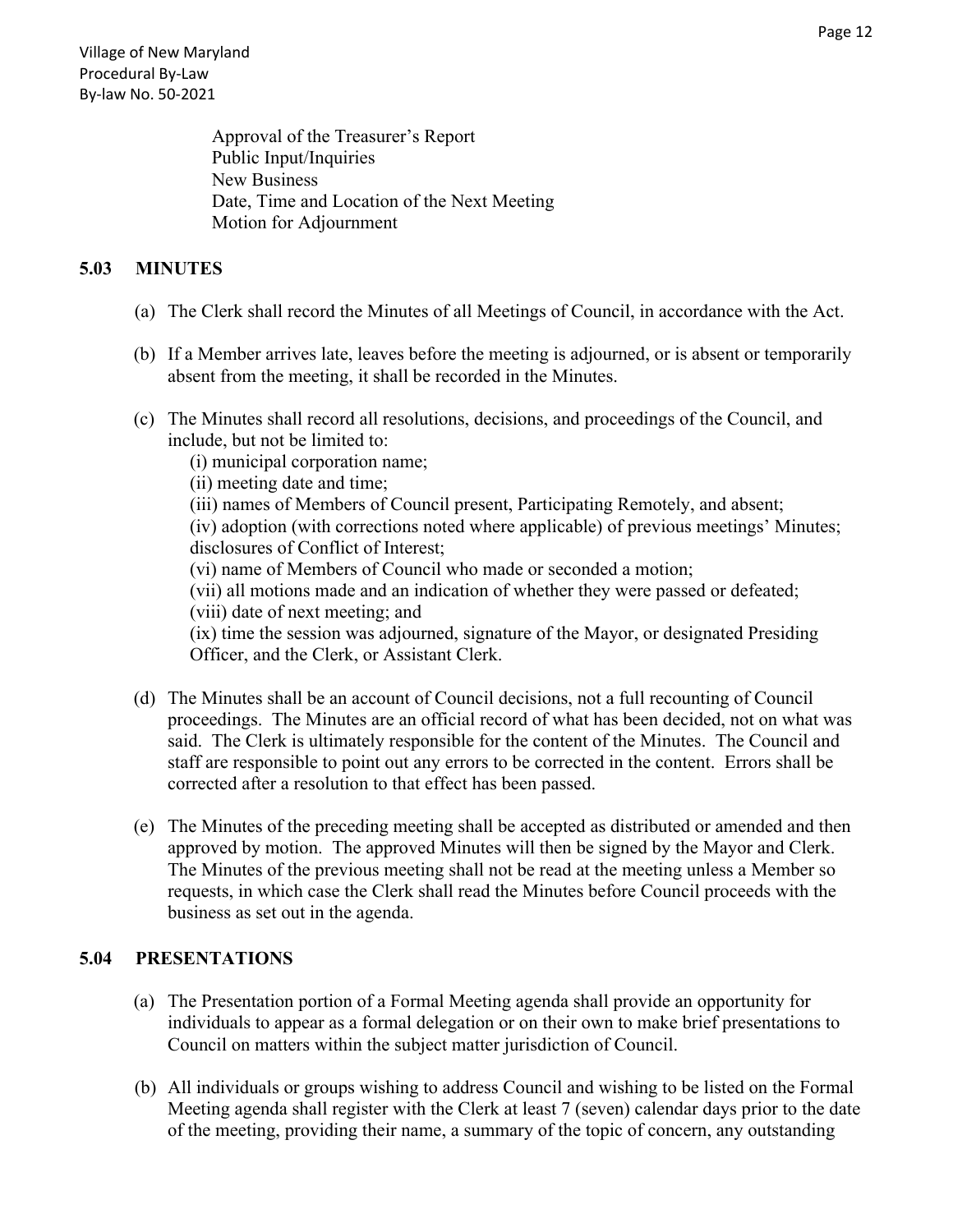requests, and indicating whether there has been any previous contact with a Member of Council or Administration regarding the matter.

- (c) Registered presentations shall be limited to 10 (ten) minutes each, followed by questions from Members if applicable.
- (d) Individuals or groups wishing to address Council by appearing at the Formal Meeting with no previous registration should advise the Clerk prior to the commencement of the meeting and will be called in order of registration to appear under Public Input / Inquiries. No audiovisual presentations will be permitted for unregistered presentations. Unregistered presentations shall be limited to 2 (two) minutes each, followed by questions from Members if applicable.
- (e) The total time allotted for all presentations at a Formal Meeting (registered and unregistered presentations) is 30 (thirty) minutes, subject to the discretion of the Presiding Officer. In the event that all persons who expressed an interest to speak at a Formal Meeting cannot be heard within the allotted time for presentations, any unregistered presentations will be invited to attend and appear as a registered presenter before the next Formal Meeting; otherwise, an extension beyond the 30 (thirty) minutes is subject to the discretion of the Presiding Officer.
- (f) Council will not entertain submissions from the public on issues that:

(i) may be considered in a Closed Meeting under Section 68 of the Act; (ii) are before the Planning Advisory Committee, the Assessment and Planning Appeal

Board, or the courts;

(iii) require a statutory Public Hearing; or

(iv) are personnel matters regarding Village employees. Complaints regarding Village employees must be submitted to the CAO in writing.

(g) Under the headings Presentations **and** Public Input/Inquires, questions and comments by members of the public will be addressed as follows:

(i) the Presiding Officer gives the floor to a member of the public, who provides his or her name and address, and/or the name of the organization being represented if applicable; (ii) the member of the public must address any questions to the entire Council;

(iii) with approval from the Presiding Officer, Members may interrupt the speaker to obtain further information; and

(iv) during Presentation or Public Input/Inquiry at Formal Meetings, members of the public do not have the right to speak, unless the Presiding Officer authorizes them to do so.

(h) A response to each presenter's comments or concerns may be provided through 1 (one) or more of the following:

(i) immediate response provided directly at the meeting by either a Member or the Clerk if the matter does not require further research;

(ii) a motion to refer the matter to Administration for review and recommendation at a subsequent time, depending on the significance of the issue and time required to adequately research the matter; or

(iii) referral of the matter to the Mayor for a follow-up letter on behalf of Council.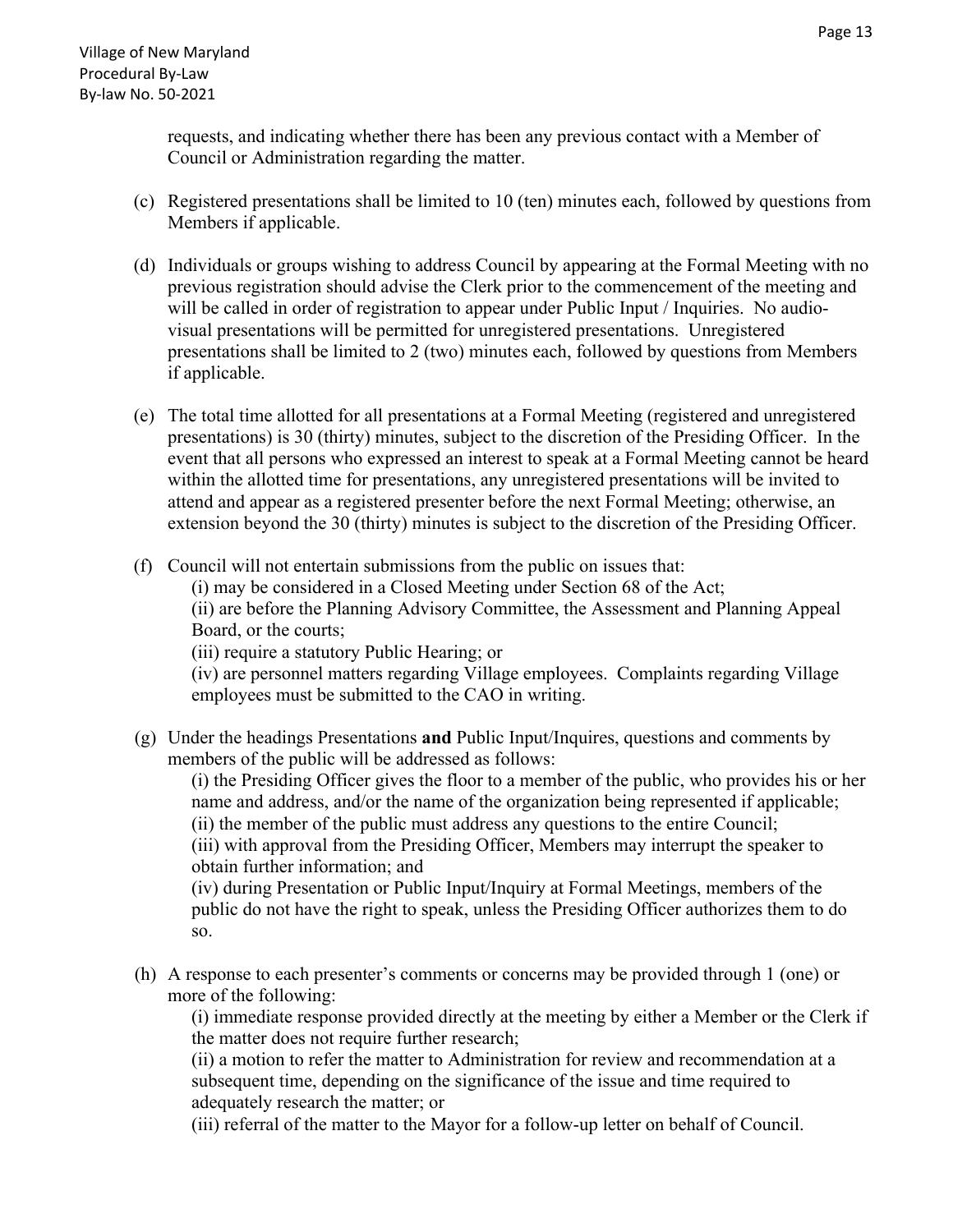(i) The presenter/questioner will be informed of the method of communication by which a response will be received.

#### **5.05 MOTIONS**

- (a) All decisions of Council shall be:
	- (i) made in a Formal Meeting, Special Meeting or Emergency Meeting of Council, and (ii) adopted by a by-law or Resolution of Council.
- (b) All motions shall be moved and seconded before being debated or discussed.
- (c) A Member may, at any time during a debate but not so as to interrupt a Member then speaking, request that the question, motion or matter under discussion be read.
- (d) No Member shall speak a second time on the same question or motion until every Member choosing to speak has spoken, except in explanation of the material part of speech which may have been misconceived, and when so speaking, shall not introduce any new matter and the Member can speak no further on the question without special leave of the Presiding Officer.
- (e) A motion shall require a Majority vote of the eligible Members present.
- (f) After a motion is seconded it shall be deemed to be in possession of Council but may be withdrawn by the mover and seconder at any time before decisions or amendment with the permission of Council.
- (g) No motion shall be offered that is substantially the same as one that has already been expressed during the same meeting.
- (h) A recommendation in a report is **not** a motion until it is moved and seconded.
- (i) The following motions are not debatable by Council:
	- (i) to raise a point of privilege;
	- (ii) to raise a point of order;
	- (iii) to withdraw a motion;
	- (iv) to table a motion;
	- (v) to recess or adjourn the meeting; or
	- (vi) to challenge a ruling of the Mayor.

# **5.06 VOTING**

- (a) All questions, motions or matters before Council shall be decided at a Formal, Special, or Emergency Meeting of Council, with the exception of matters defined in the Act.
- (b) Subject to section 5.07(d) and in accordance with the Act, the Mayor shall vote only in the event of a tie. When the Presiding Officer is other than the Mayor, he/she shall vote.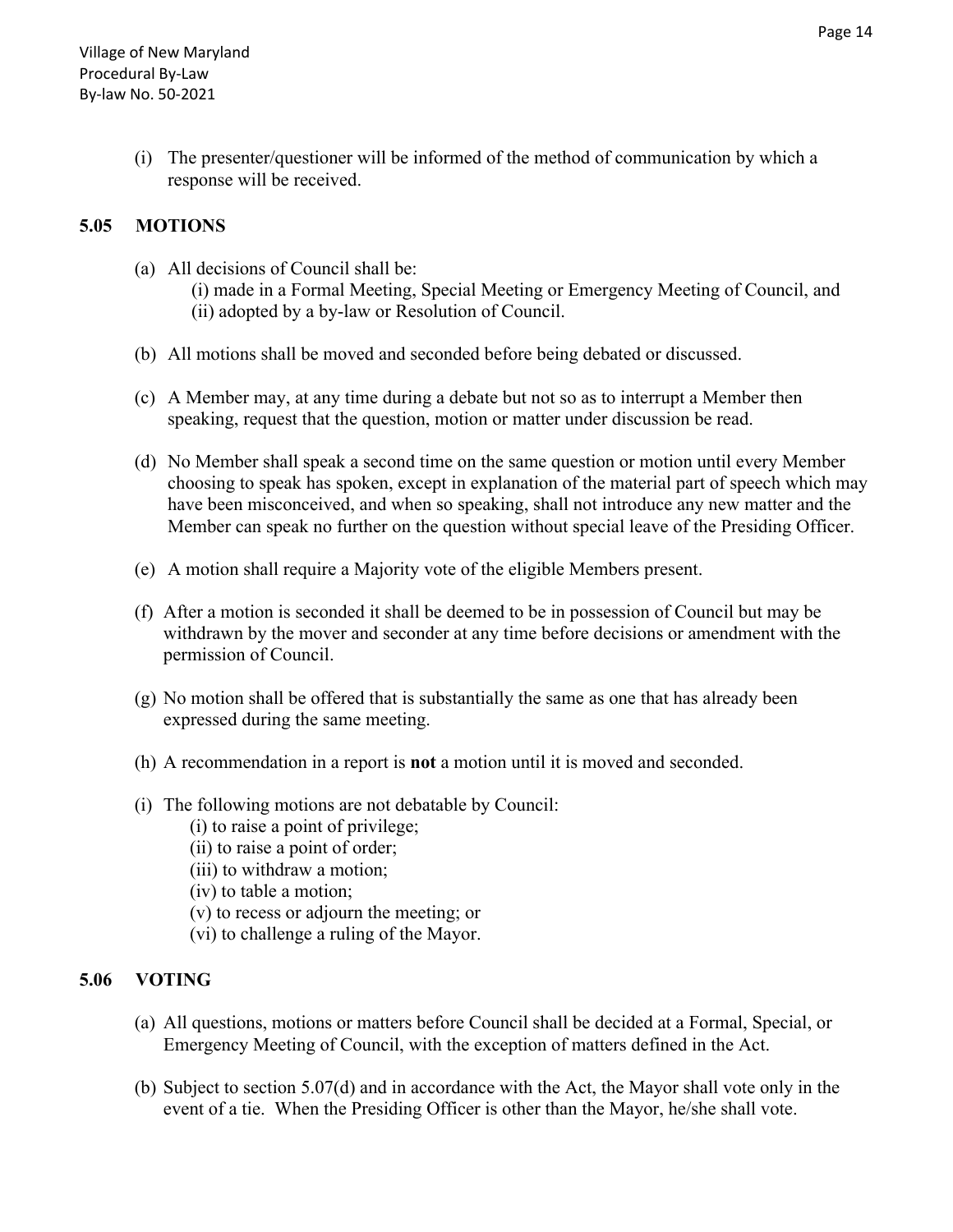- (c) Unless disqualified to vote by reason of Conflict of Interest or otherwise, all Councillors, other than the Mayor, shall vote openly and individually when a question is put to vote. If a Conflict of Interest is declared by a Member of Council, that Member of Council shall immediately withdraw from the meeting room when the matter is raised and prior to any debate. The declaration of the Conflict of Interest shall be recorded in the Minutes by the Clerk.
- (d) When a Member abstains from voting and is not excused by Council, the Clerk shall record him/her as voting in the affirmative on the question or motion before Council.
- (e) When the Mayor wishes to participate in the debate at a Meeting of Council, he/she shall leave the chair and call on the Deputy Mayor if present, or if not present, a Councillor to preside until he/she resumes the chair. The Mayor shall resume the chair prior to the vote being taken.
- (f) Except as otherwise provided, no Member shall speak without recognition of the Presiding Officer.
- (g) Council shall determine every question submitted to it by an open vote of "yea" and "nay" of the Members present or in a form requested by the Mayor.
- (h) After the Mayor has called the vote, no Member shall speak to the motion nor shall any other motion be made until after the result of the vote has been declared.
- (i) After the Mayor has counted the vote, the Mayor shall declare whether it was "carried" or "defeated".
- (j) In the event of a division of Council upon any question, motion or matter, the Clerk shall enter into the Minutes the names of the Members who vote for and those who vote against the question, motion or matter.
- (k) Council shall consider only 1 (one) vote at a time.
- (l) If a motion is voted on by Council, a Member who voted on the prevailing side may move, at the same meeting or continuation thereof, that the vote be reconsidered, provided that the vote has not caused irrevocable action.
- (m) A motion to rescind, renew or amend a motion previously adopted may not be introduced where the vote on the original motion has caused an irrevocable action.
- (n) Before calling the vote on a motion that, if passed, would result in a requirement for an action to be completed by a specified date or within a specific amount of time, the Presiding Officer shall consult with the Clerk regarding the practicality of the date specified in the motion.

#### **5.07 LIMITS OF DEBATE**

(a) No Member shall speak more than once on the same question, motion or matter without permission from the Presiding Officer except in explanation of the material part of his/her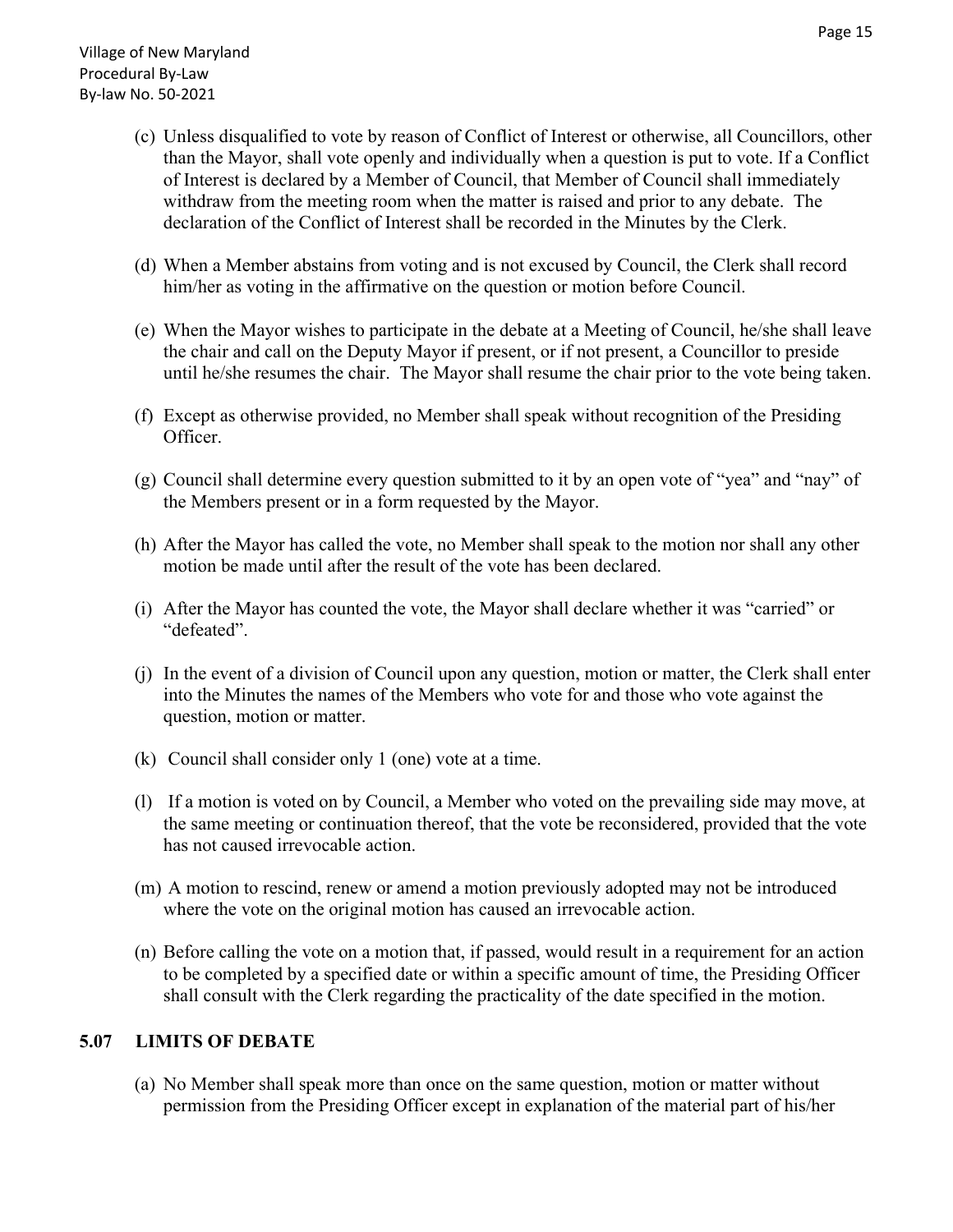speech which may have been misconceived and when so speaking he/she shall not introduce any new matter.

- (b) A Member of Council may, at any time, rise on a Point of Order, a Question of Privilege or a Point of Information. All debate shall cease and the point or question shall be clearly stated by the Member and, if applicable, ruled upon by the Presiding Officer.
- (c) A Member of Council may, at any time during debate, request that the question, motion or matter under discussion be clarified or restated.
- (d) No Member, without permission of the Presiding Officer, shall speak to the same question, motion or matter or in reply for longer than 10 (ten) minutes.
- (e) A Member who has made a substantive motion by making an original motion, or moving an amendment to a motion, or moving the previous question shall be allowed to reply.

# **6. PUBLIC HEARINGS**

- (a) "Public Hearing" means a meeting of Council convened to hear matters pursuant to the Act or the CPA.
- (b) If a Member did not attend a Public Hearing where statutory procedures required a Public Hearing, the Member is precluded from taking part in the debate and shall not vote, and must vacate his/her seat during debate at the Formal or Special Meetings of Council where the motions are being considered.
- (c) Where a Public Hearing is required for a planning matter under the CPA, unless otherwise determined by Council, a Public Hearing will follow the procedure described in Appendix "A", which forms part of this by-law and may be amended from time to time by a Resolution of Council.

# **7. CONFLICT OF INTEREST**

- (a) Any Conflict of Interest will be governed by Sections 87 to 98 inclusive of the Act.
- (b) Upon taking office, each Member of Council shall file with the Clerk in the form prescribed by regulation under the Act a statement disclosing any Conflict of Interest of which he/she has or should reasonably have knowledge.
- (c) Each Member shall declare a Conflict of Interest at the commencement of each Meeting of Council where there is a conflict with respect to any matter Council will address at the meeting. The Member shall:

(i) disclose his/her Conflict of Interest as soon as the matter is introduced; (ii) forthwith withdraw from the meeting room while the matter is under consideration or vote; and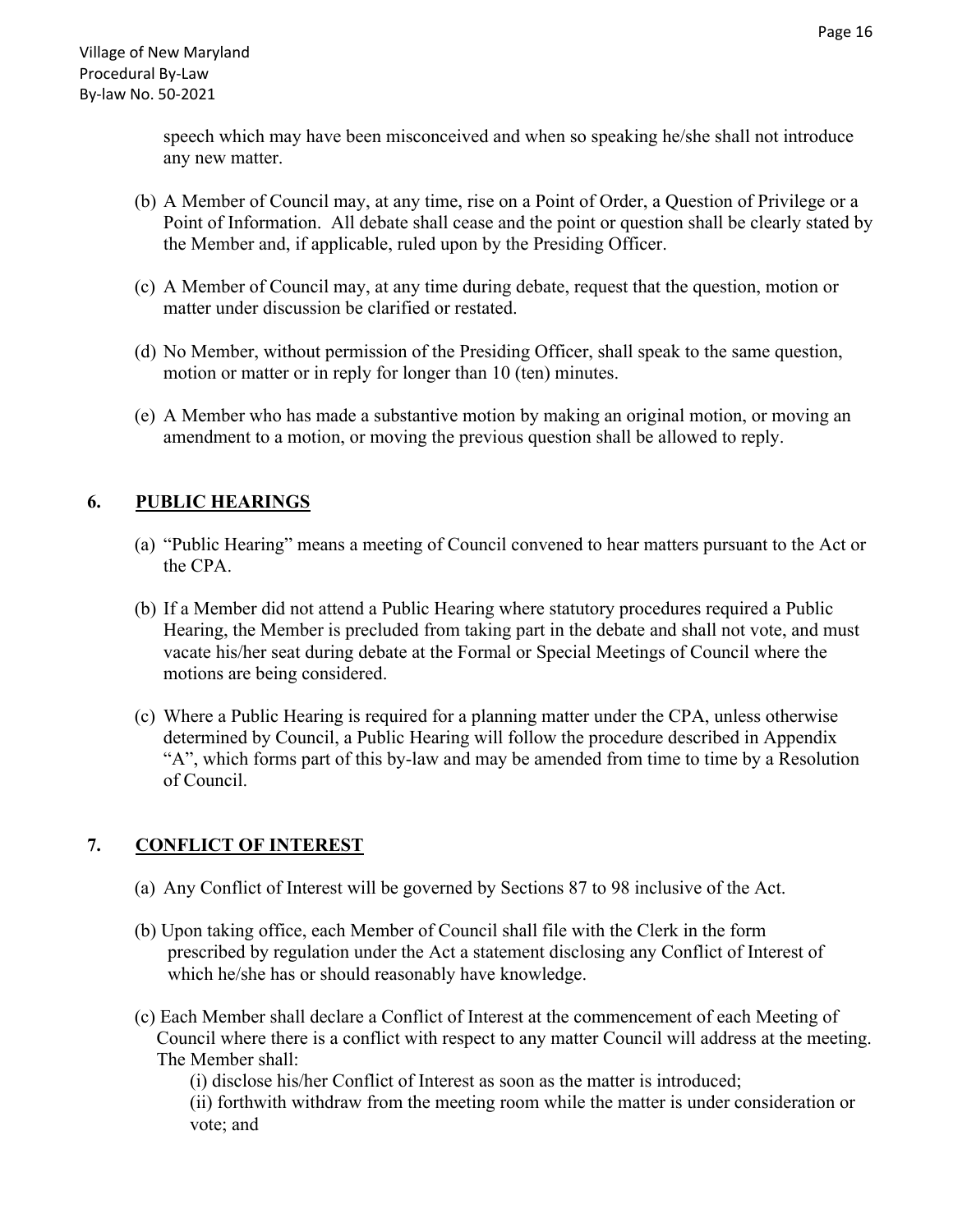(iii) complete a disclosure form similar to that described in subsection (b).

# **8. BY-LAWS**

- (a) Every by-law shall be read 3 (three) times by title and read in its entirety in a Formal or Special Meeting of Council at least once prior to third reading by title, except where a notice describing the by-law by summary and the subject matter has been posted to the Village's website for 14 (fourteen) days, the by-law may be passed by the reading of the summary, if no Member objects.
- (b) Unless all Members present declare by resolution that an emergency exists, only 2 (two) of the three (3) readings by title shall take place at one (1) Meeting of Council.
- (c) A proposed by-law may be amended at any time prior to third reading by title.
- (d) The previous readings of a proposed by-law are rescinded if the proposed by-law is defeated on second or third reading.
- (e) When a by-law is given the required readings and enacted, it shall then be signed by the Clerk and the Mayor, or by the other Presiding Officer at the meeting at which it received third reading by title for enactment and sealed with the seal of the municipality.
- (f) Notwithstanding section (e), any by-law which requires Provincial approval only comes into effect once Provincial approval is received.
- (g) Clerical, typographical and grammatical errors in by-laws may be corrected by the Clerk.
- (h) The Clerk is permitted to consolidate 1 (one) or more by-laws as deemed convenient and in doing so, must incorporate all amendments to the by-law into 1 (one) by-law, and omit a provision that has been repealed or that has expired.

# **9. CONFIDENTIALITY**

- (a) Until a matter is formally presented at a Formal or Special Meeting of Council, items of a sensitive, personal or business nature will not be publicly disclosed by Council, committee members, Administration or staff.
- (b) Information which is presented in open or public sessions of Council may be discussed, while maintaining discretion regarding preliminary discussions.
- (c) While not intended in any way to impede the ability of Village representatives to express their opinion and position in public, the policy is adopted to foster the thorough investigation and consideration of important issues, including candid discussion and debate, without jeopardizing public reputation or proprietary information.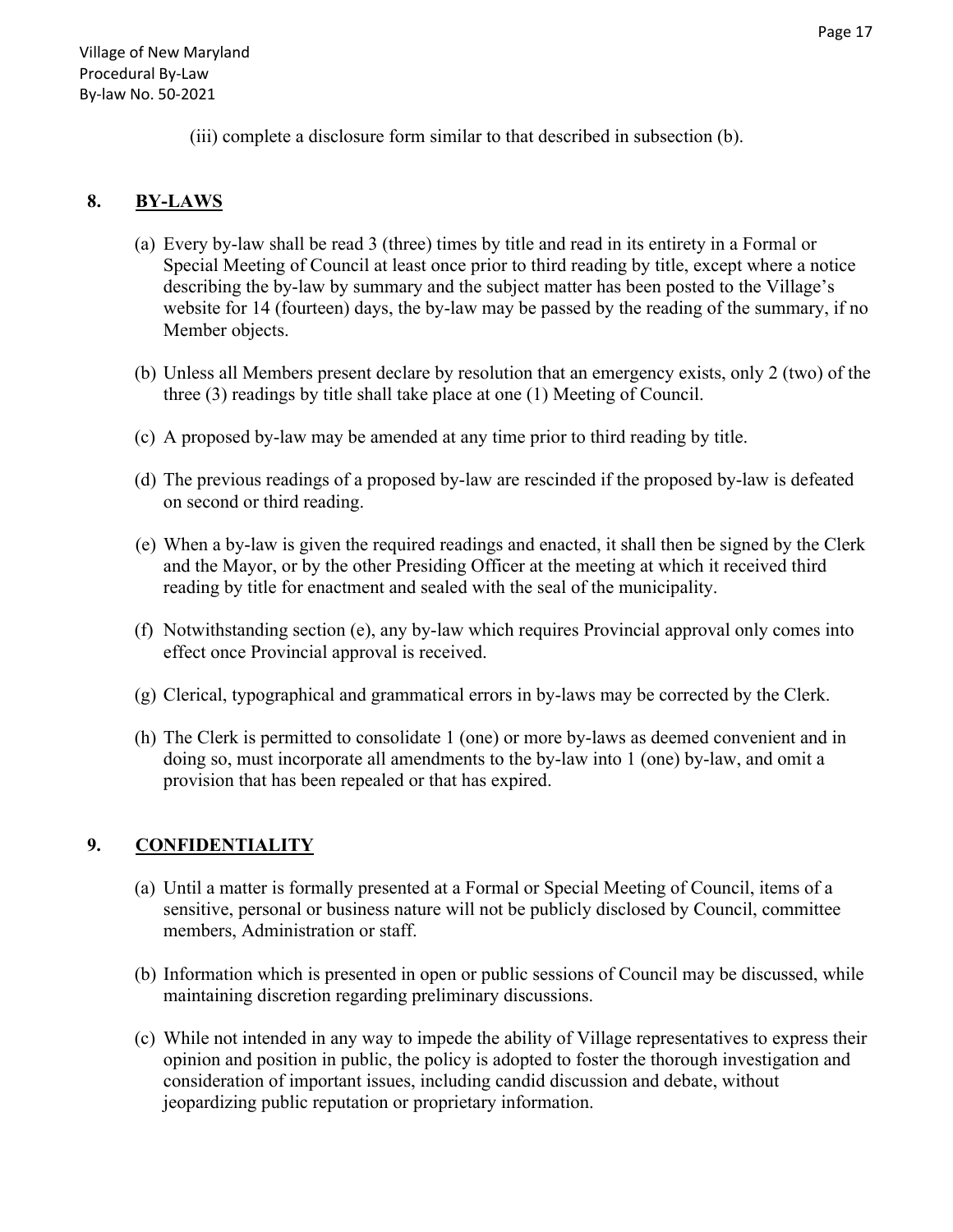- (d) Failure to respect confidentiality will result in disciplinary action which may include, but not be limited to, verbal cautions, verbal or written warnings, dismissal from committee memberships or termination (in the case of employees).
- (e) This policy applies to all Village of New Maryland employees, all elected officials and members of the public who serve as members of Standing or Ad hoc Committees of Council.
- (f) All municipal employees, Members of Council and committee members shall sign a Confidentiality Agreement.

# **10. MEDIA INQUIRIES**

- (a) The Mayor shall speak on issues of concern to the Municipality on behalf of Council, as per Section 48(1) and 48(2) of the Act.
- (b) All Village representatives are advised to exercise caution in their interaction with the media. The greater interests of the Municipality as a whole must be considered at all times.

#### **11. CONDUCT OF COUNCIL**

- (a) No Member shall:
	- (i) speak beside a question or motion in debate;
	- (ii) refuse to obey this by-law;

(iii) disobey the decision of the Mayor or in his/her absence the Presiding Officer on questions of a Point of Order or practice;

(iv) use Disrespectful Statements/Actions towards Council, another Member of Council, a staff person or members of the general public; or

(v) use digital technologies to share or post material of the Council, another Member of Council, staff person or member of the general public that could be perceived as derogatory in nature or that would potentially harm or embarrass anyone of these parties, or otherwise put the Council and/or Municipality at risk of legal and/or reputational harm.

- (b) When a Member refuses to obey the rules of Council or disobeys the decision of the Presiding Officer on a Point of Order or practice, the Presiding Officer shall order him/her to leave his/her seat for that meeting and he/she shall be required to leave provided that when the member apologizes, he/she may, on a Majority vote of the Members present (without debate), forthwith resume his/her seat.
- (c) When a question is being raised, no Member shall walk across the room, leave his/her place, make or cause to be made any noise or disturbance. When a Member is speaking, no other Member shall pass between him/her and the Chair or interrupt him/her except to raise a Point of Order.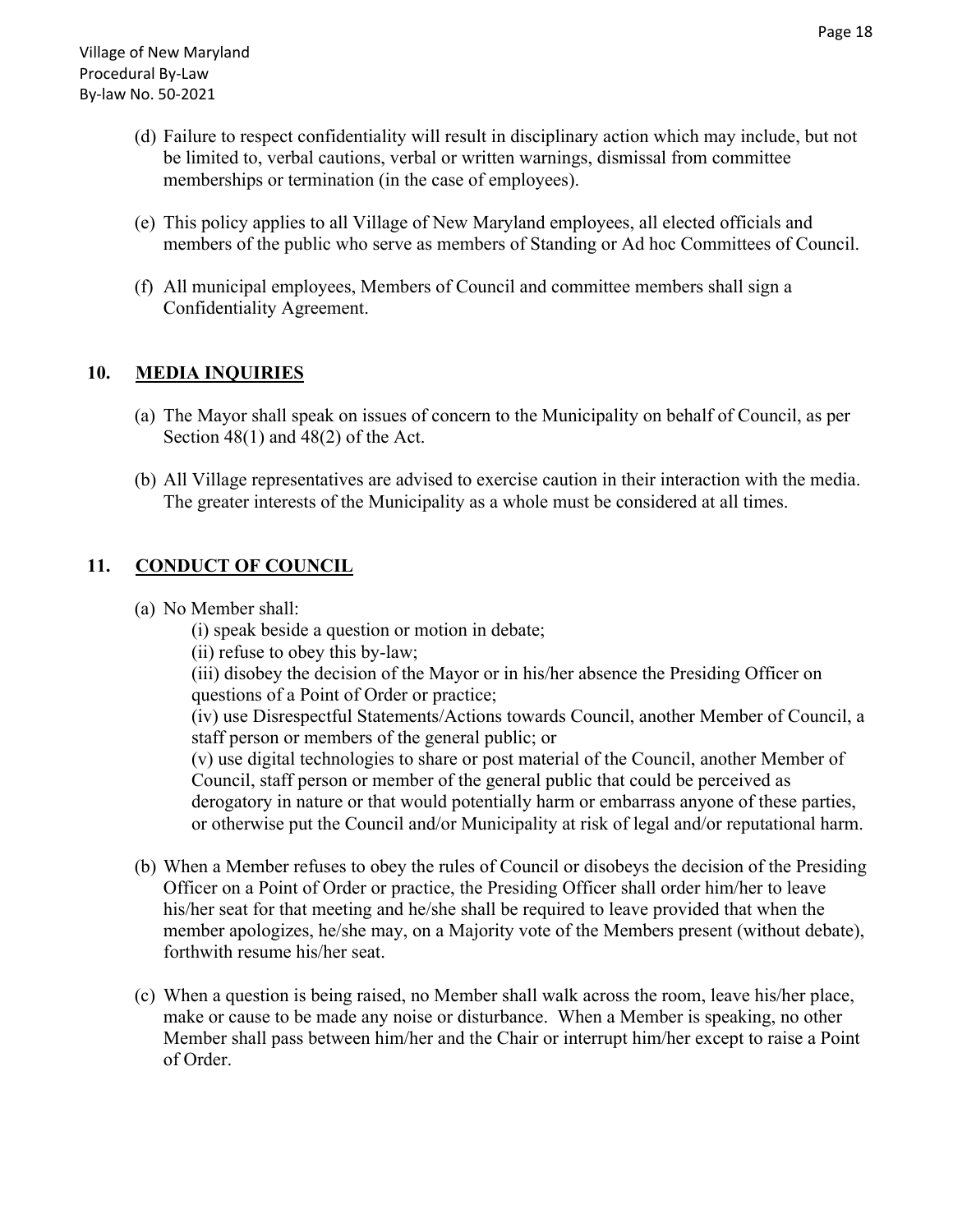(d) No Member shall have the power to direct or interfere with the performance of any work of the Municipality. This shall in no way interfere with or restrict the right of a Member to seek information through the office of the CAO.

#### **12. CONSEQUENCES OF DISRESPECTFUL ACTIONS BY MEMBERS OF COUNCIL**

When any Member deliberately acts against Council's wishes, breaches confidentiality, and/or puts the Council and Municipality at risk of legal and/or reputational harm, his/her actions will result in disciplinary action by Council which may include, but not be limited to, verbal cautions, verbal or written warnings, dismissal from committee memberships or other action as per *Code of Conduct for Elected Officials By-law No. 13*.

#### **13. APPOINTMENT OF OFFICIALS**

The CAO shall make recommendations to Council for appointment of municipal officers as detailed in the Act for Council's consideration prior to the official appointment.

#### **14. APPOINTMENT OF THE DEPUTY MAYOR**

The Councillor receiving the greatest number of votes during the quadrennial municipal election will be appointed to the position of Deputy Mayor. Should that individual decline or be unable to complete the term, then the Councillor with the next largest number of votes shall be appointed. In the event of a tie, or an acclamation of Council, the Mayor will appoint the Deputy Mayor and length of term of office.

# **15. DUTIES OF THE CHIEF ADMINISTRATIVE OFFICER (CAO)**

The CAO, upon appointment by Council, shall have the duties as detailed in the CAO's official Position Profile as per the *Human Resources Policy Manual*.

#### **16. DIRECTION TO STAFF**

- (a) If any Member wishes to ask a question of Administration during a meeting, any such questions shall be directed to the CAO, who may either answer or call upon the appropriate Administration official to respond.
- (b) Council directives shall be carried out through the office of the CAO.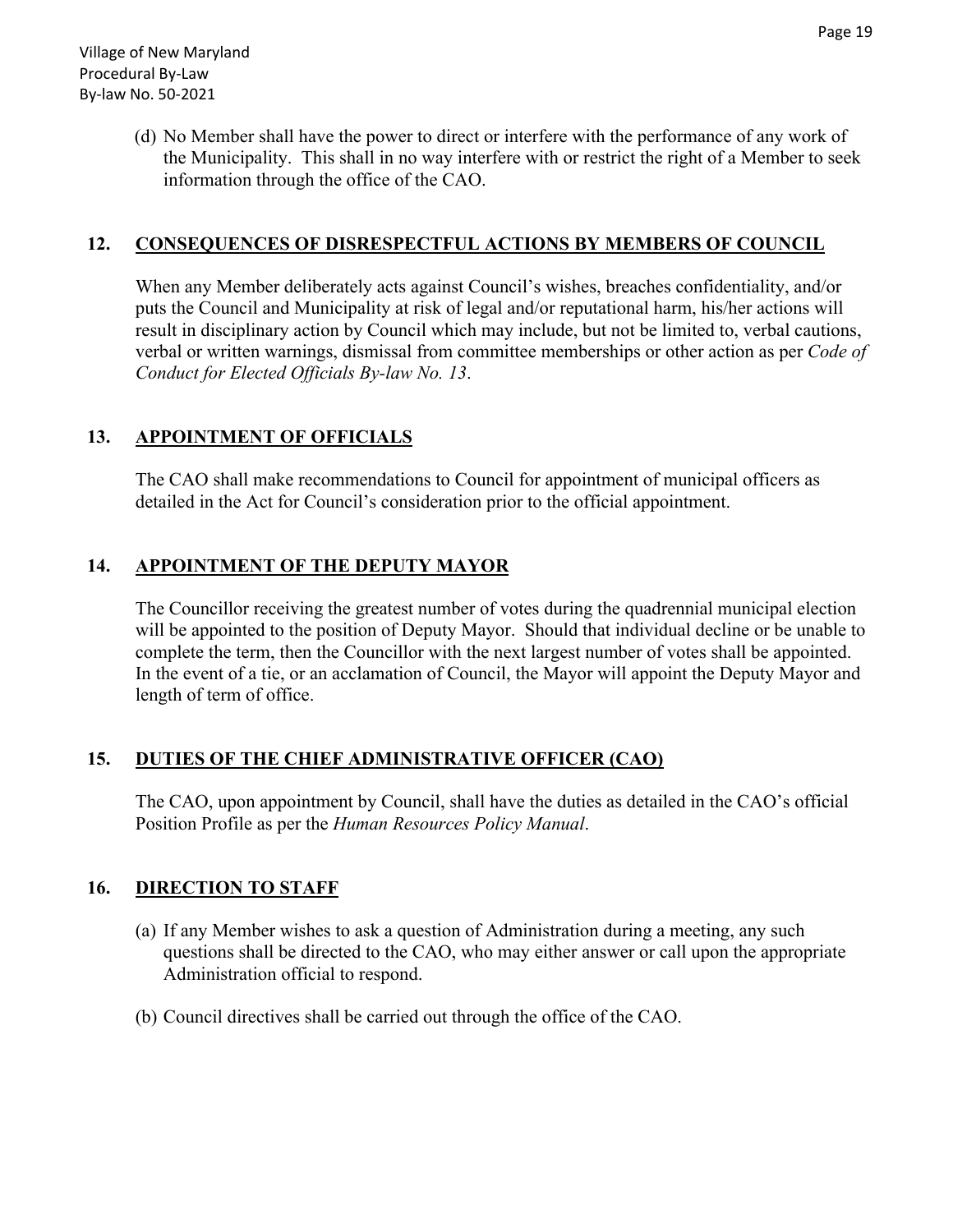#### **17. STANDING COMMITTEES AND AD HOC COMMITTEES OF COUNCIL**

#### **17.01 STANDARD COMMITTEES OF COUNCIL**

**(a) Planning Advisory Committee:** Council shall establish a Planning Advisory Committee (PAC) as per the requirements of provincial legislation. The PAC is governed by municipal by-law and the CPA. Where there is a conflict between a municipal by-law and the statute, the provincial legislation will prevail.

**( i) Chairperson and Vice-Chairperson:** The PAC Chairperson and Vice-Chairperson shall be elected by the PAC from among its membership and appointed by a Resolution of Council on an annual basis as per Section 6 of the CPA.

**(ii) Committee Composition:** Committee composition and membership is regulated as per the CPA and the revised *Policy on Procedure and Protocol for the Village of New Maryland Planning Advisory Committee*, adopted by Council.

**(iii) Committee Vacancy / Terms of Membership:** When a vacancy arises or the term of membership is due for renewal of a current committee member, notification will be posted via the Daily Gleaner, and social media (Website, Facebook and Twitter) advertising that a position is available. Residents, including a current member whose term is about to expire, interested in a membership role must complete and submit the *Expression of Interest to Volunteer for the New Maryland Planning Advisory Committee* form for Council's review and approval via Resolution of Council.

**(iv) Operations and Governance:** The operations and governance of the PAC are detailed in the *Policy on Procedure and Protocol for the Village of New Maryland Planning Advisory Committee*.

**(b) Emergency Response Plan Committee:** Council shall establish an Emergency Response Plan Committee (ERPC) to implement the Village's Emergency Response Plan.

**(i) Chairperson:** The Chairperson of the ERPC shall be the Village's CAO.

**(ii) Vice-Chairperson:** The Vice-Chairperson of the ERPC shall be the Village's Fire Chief.

#### **(iii) Committee Composition:**

**Committee Composition of Staff:** The following members of staff will serve as committee members: CAO, Assistant Clerk, Fire Chief, Public Works Supervisor, and Building Inspector/Development Officer (or their designates as appointed by the CAO). **Committee Composition of Agencies:** Representatives of the following agencies will serve as committee members: (1) RCMP, (2) Canadian Red Cross, (3) Fredericton Amateur Radio Club, (4) York Sunbury Ground Search and Rescue, (5) Ambulance NB, (6) Horizon Health Network, (7) Anglophone West School District, (8) Faith Baptist Church, (9) New Maryland Lions Club, and (10) Parish of New Maryland Zoomers. **Emergency Operations Centre Director:** The EOC Director will be a resident or a representative from a participating agency and appointed by Council.

**(iv) Representation at Meetings:** Each of the 10 (ten) agencies noted above will be contacted when an ERPC meeting is scheduled and asked to send 1 (one) representative to the committee meeting, other than the Fredericton Amateur Radio Club. Both representatives of the Fredericton Amateur Radio Club would be asked to attend the meetings as the presence of both members is required if the Emergency Operations Centre is activated.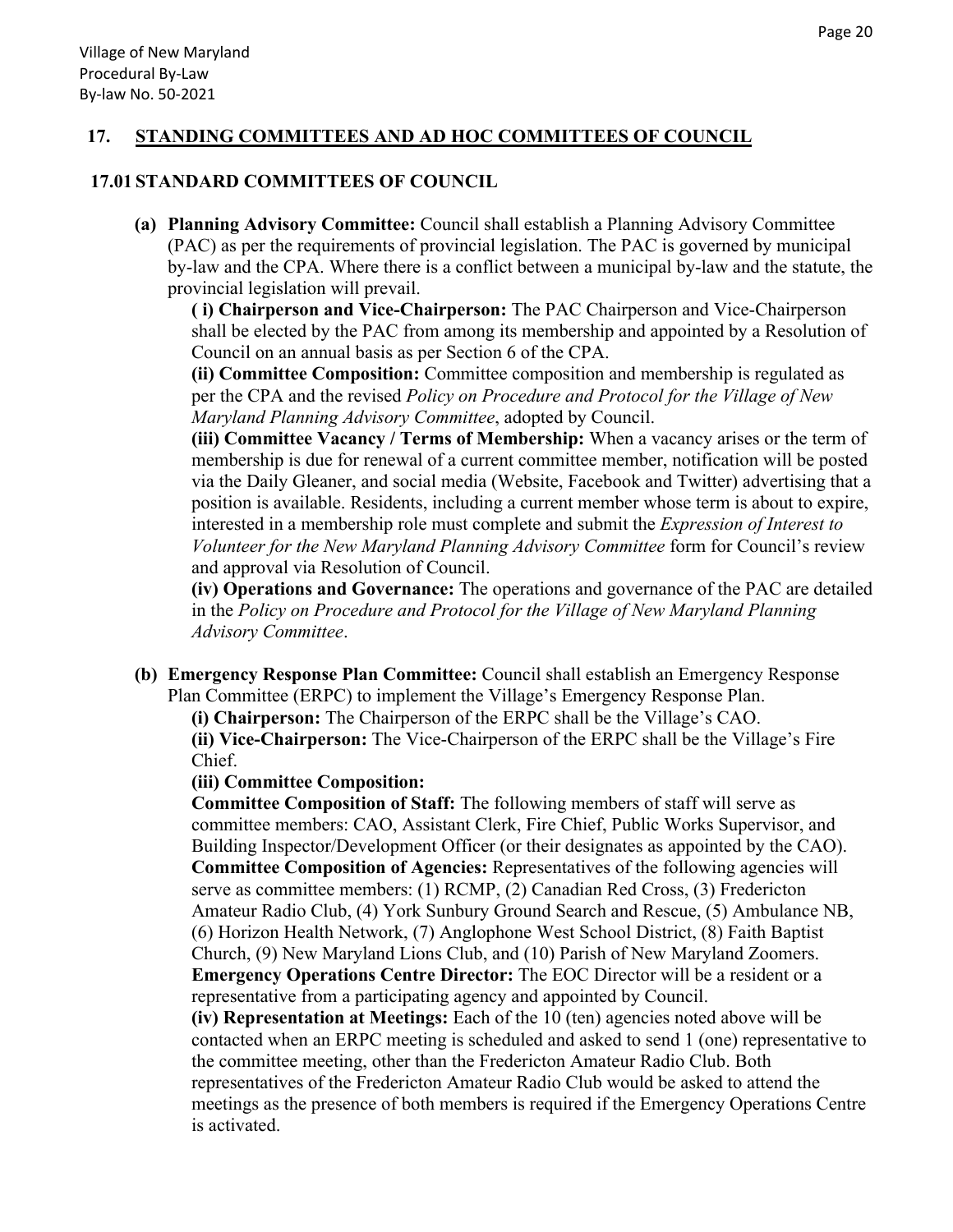**(v) Operations and Governance:** It is the responsibility of the committee to ensure that the Village is prepared to respond appropriately in the event of an emergency situation. Details on the operations of the committee are provided in the *Policy on Procedure of the Village of New Maryland Emergency Response Plan Committee.* 

**(c) Seniors Advisory Committee:** Council shall establish a Seniors Advisory Committee (SAC) to implement the recommendations from the Age-Friendly Community Ad hoc Committee Report (the Report) and to advise Council in matters affecting senior citizens.

**(i) Chairperson:** The Chairperson of the SAC shall be the Mayor.

**(ii) Vice-Chairperson:** The Vice-Chairperson of the SAC shall be the Deputy Mayor.  **(iii) Committee Composition:** 

**Committee Composition of Council:** All Members of Council may serve on the SAC. **Committee Composition of Staff:** The CAO shall appoint one member of staff to serve as the staff representative for the committee to facilitate the meetings, provide research and data collection, and offer guidance regarding municipal or provincial legislation that may impact the committee's activities, and to ensure the communication of recommendations between the SAC and Council.

**Committee Composition of Representatives from the Community:** The SAC shall consist of a maximum of 6 (six) members of the community, appointed annually by Resolution of Council.

**(iv) Committee Vacancy / Terms of Membership**: Members of the community interested in serving on the committee must complete and submit the *Expression of Interest to Volunteer for the Village of New Maryland Senior Advisory Committee* form. When a vacancy arises, or the term of membership is due for renewal of a current committee member, notification will be posted that a position is available. Residents, including a current member whose term is about to expire, interested in a membership role must complete and submit the *Expression of Interest to Volunteer for the Village of New Maryland Senior Advisory Committee* form for Council's review and approval via Resolution of Council.

**(v) Operations and Governance**: It is the responsibility of the SAC to provide input and recommendations to Council, and the committee will have no decision-making authority. The SAC will provide input and recommendations to Council on how to implement the recommendations in the Report and improvements to matters relating to seniors within the community.

**(vi) Mandate**: The mandate of the SAC shall be as follows:

- to act as a resource to Council on matters effecting seniors;
- to develop an action plan for Council on recommendations made in the Report with a primary focus on the needs to attract and develop senior housing options; and
- to update recommendations made in the Report based on future findings and needs of the community and advise Council on such matters.

#### **17.02 AD HOC COMMITTEES**

**(a) Ad hoc Committees:** Council shall establish Ad hoc Committees via a Resolution of Council for specific topics and timeframes.

**(i) Chairperson:** The Chairperson shall be a Member of Council, designated by the Mayor and appointed by Resolution of Council.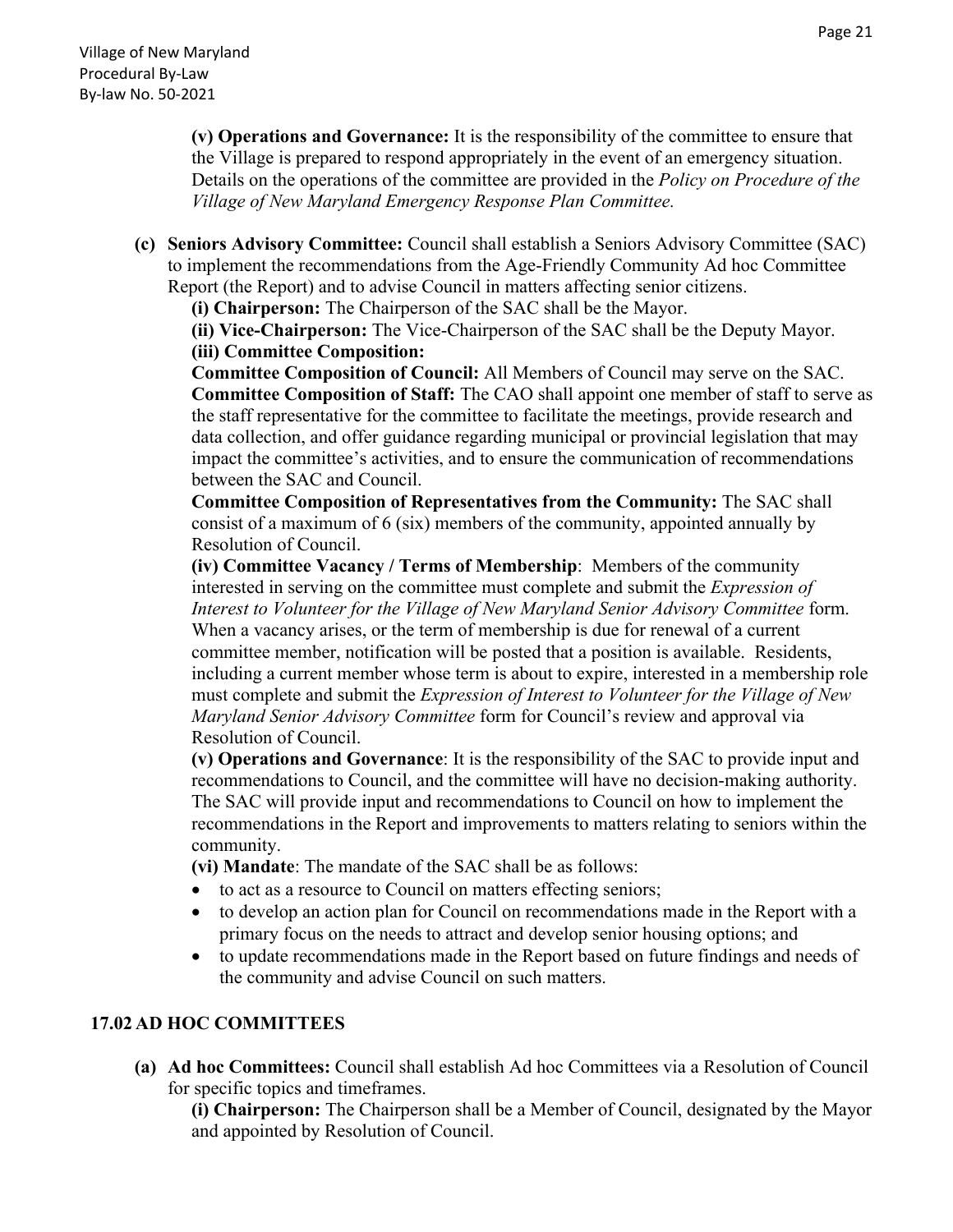**(ii) Vice-Chairperson:** The Vice-Chairperson shall be a Member of Council, designated by the Mayor and appointed by Resolution of Council.

**(iii) Committee Composition:** The Ad hoc Committees shall consist of the Chairperson, Vice-Chairperson, the appropriate senior staff member (determined by specific topic(s)) and various members of the community and consultants as deemed necessary by the Chairperson and Vice-Chairperson. The Mayor shall be an ex-officio member of all Ad hoc Committees.

**(iv) Committee Membership:** Residents who express an interest in becoming members of an Ad hoc Committee will be required to complete an *Expression of Interest to Volunteer for a New Maryland Ad hoc Committee* form, which will be reviewed by Council for consideration and approval.

**(v) Operations and Governance:** The Ad hoc Committees will provide input and recommendations to Council regarding the specific topic they have been assigned by Council. Following are key factors of the operations of an Ad hoc Committee:

- the Chairperson will be responsible to ensure open communication and dialogue during meetings and direct the affairs of the committee in accordance with applicable Village by-laws, policies and procedures, and provincial regulations;
- the committee will make recommendations to Council and shall have no decisionmaking authority;
- a Quorum of an Ad hoc Committee shall consist of the Chairperson or Vice-Chairperson, the relevant Department Head, and a Majority of the remaining committee membership *(i.e.: the Chair or Co-Chair must be in attendance and the Department head must be in attendance; the Quorum is based on the remainder of the committee members and a number greater than half of the remaining membership must be in attendance)*;
- at times, an Ad hoc Committee may be established for the specific purpose of discussing, researching and making recommendations to Council regarding the Village's fundraising strategy; Council must approve any fundraising activity carried out by an Ad hoc Committee; and
- the Ad hoc Committee members shall sign a Confidentiality Agreement; failure to respect the terms of the Confidentiality Agreement may result in dismissal from the committee.

# **17.03 CONDUCT OF COMMITTEE MEMBERS AT STANDING AND AD HOC COMMITTEE MEETINGS**

(a) No member of a Standing Committee or Ad hoc Committee shall:

(i) speak beside a question in debate;

(ii) refuse to obey this by-law;

(iii) disobey the decision of the Presiding Officer on questions of a Point of Order or practice;

(iv) use Disrespectful Statements/Actions towards Members of Council, members of the committee, a staff person or members of the general public; or

(v) use digital technologies to share or post material that could be perceived as derogatory in nature or that would potentially harm or embarrass anyone of these parties, or otherwise put the Council and/or Municipality at risk of legal and/or reputational harm.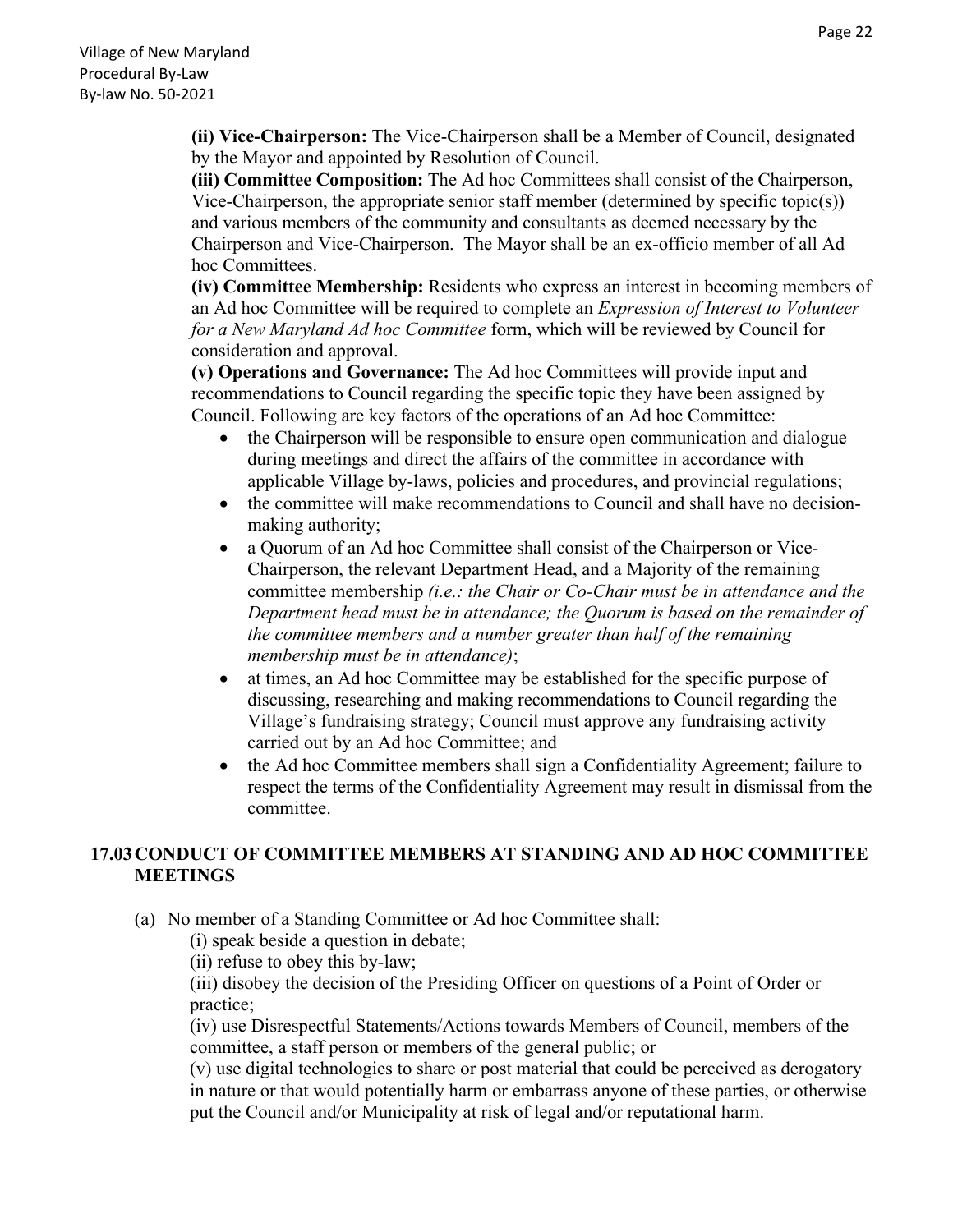- (b) When any member of the committee deliberately acts in a disrespectful manner, breaches confidentiality, and/or puts the Council and Municipality at risk of legal and/or reputational harm, the actions will result in disciplinary action by Council which may include, but not be limited to, verbal cautions, written or verbal warnings, or dismissal (temporary or permanent) from committee membership.
- (c) When a question is being raised, no committee member shall walk across the room, leave his/her place, make or cause to be made any noise or disturbance. When a committee member is speaking, no other member shall pass between him/her and the Chair or interrupt him/her except to raise a Point of Order.
- (d) No committee member shall have the power to direct or interfere with the performance of any work of the Municipality.

#### **17.04 ATTENDANCE**

When a member of a Standing Committee or Ad hoc Committee fails to attend three (3) consecutive regular meetings of the committee or four (4) regular meetings of the committee in a twelve (12) month period without excuse, the committee shall recommend to Council that the member be replaced.

#### **18. PROCUREMENT, PURCHASE ORDERS AND WORK ORDERS**

- (a) The Municipality must abide by all relevant municipal, provincial and federal legislation as detailed in Appendix "B" Procedure for Procurement which forms part of this by-law and may be amended from time to time by a Resolution of Council.
- (b) Work orders and purchase orders shall be completed as per the guidelines detailed in Appendix "B" Procedure for Procurement which forms part of this by-law and may be amended from time to time by Resolution of Council.

#### **19. EMERGENCY REQUIREMENTS**

- (a) The CAO and Treasurer are authorized to order emergency repairs or activities on an emergency basis to protect the public safety or to protect the assets of citizens of the Village.
- (b) Emergency projects must receive Council's approval at the earliest opportunity.

#### **20. ACCOUNTS AGAINST THE MUNICIPALITY**

The Treasurer's Report shall be submitted at each monthly Formal Meeting.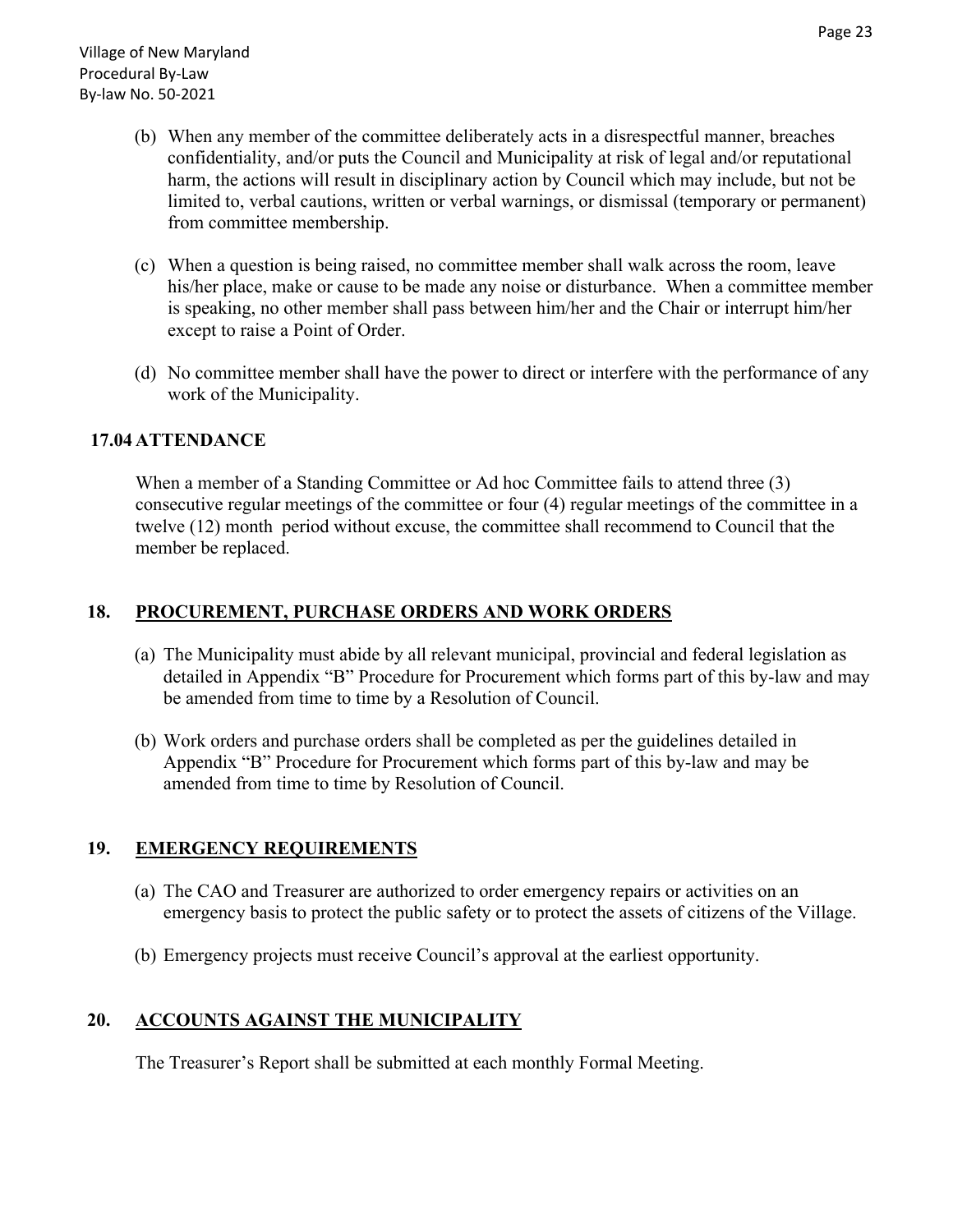#### **21. DUTIES OF THE TREASURER**

- (a) The Treasurer shall be appointed by Council in accordance with Sections 71 and 76 of the Act.
- (b) The Treasurer, or his/her designate, shall verify that the accounts are properly classified according to the standard coding system for the municipalities in New Brunswick.
- (c) The Treasurer, or his/her designate, shall have the authority to: (i) pay the employees of the Municipality, payroll, and associated benefit costs that have been previously approved by Council; (ii) pre-pay items that fall under the travel and meal allowance policy; (iii) pay expenses associated with the general day to day operation of the municipal office; (iv) pay the appropriate invoices that have been received and have had prior approval of Department Heads and/or Council, subject to Appendix B of this by-law; and (v) receive funds as appropriate to the municipal administration and operations.
- (d) In the absence or inability of the Treasurer to act, or if the position is vacant, the Assistant Treasurer shall perform all the duties of the Treasurer.
- (e) In addition to the responsibilities outlined in the LGA, the Treasurer shall have all the duties as detailed in the Treasurer's official Position Profile as per the *Human Resources Policy Manual*.
- (f) The Treasurer will assume the role of Acting CAO in the absence of the CAO.

# **22. SIGNING OFFICERS**

- (a) The Mayor or one (1) other Member of Council (appointed by Resolution of Council to be the co-signing authority) shall sign jointly with the Treasurer or Assistant Treasurer all cheques issued by the municipality.
- (b) The Mayor shall sign jointly with the Clerk all agreements, contracts, deeds, by-laws, resolutions or other documents of a general nature and the Clerk shall affix the corporate seal of the Village thereto pursuant to the Act.

# **23. REPORTS – FINANCIAL AND OTHER**

- (a) Financial reports shall be submitted or made available to Council every month, with the exception of January and February due to year-end financial preparations and shall contain such information as Council directs.
- (b) The CAO or Treasurer shall prepare such other reports as Council may require.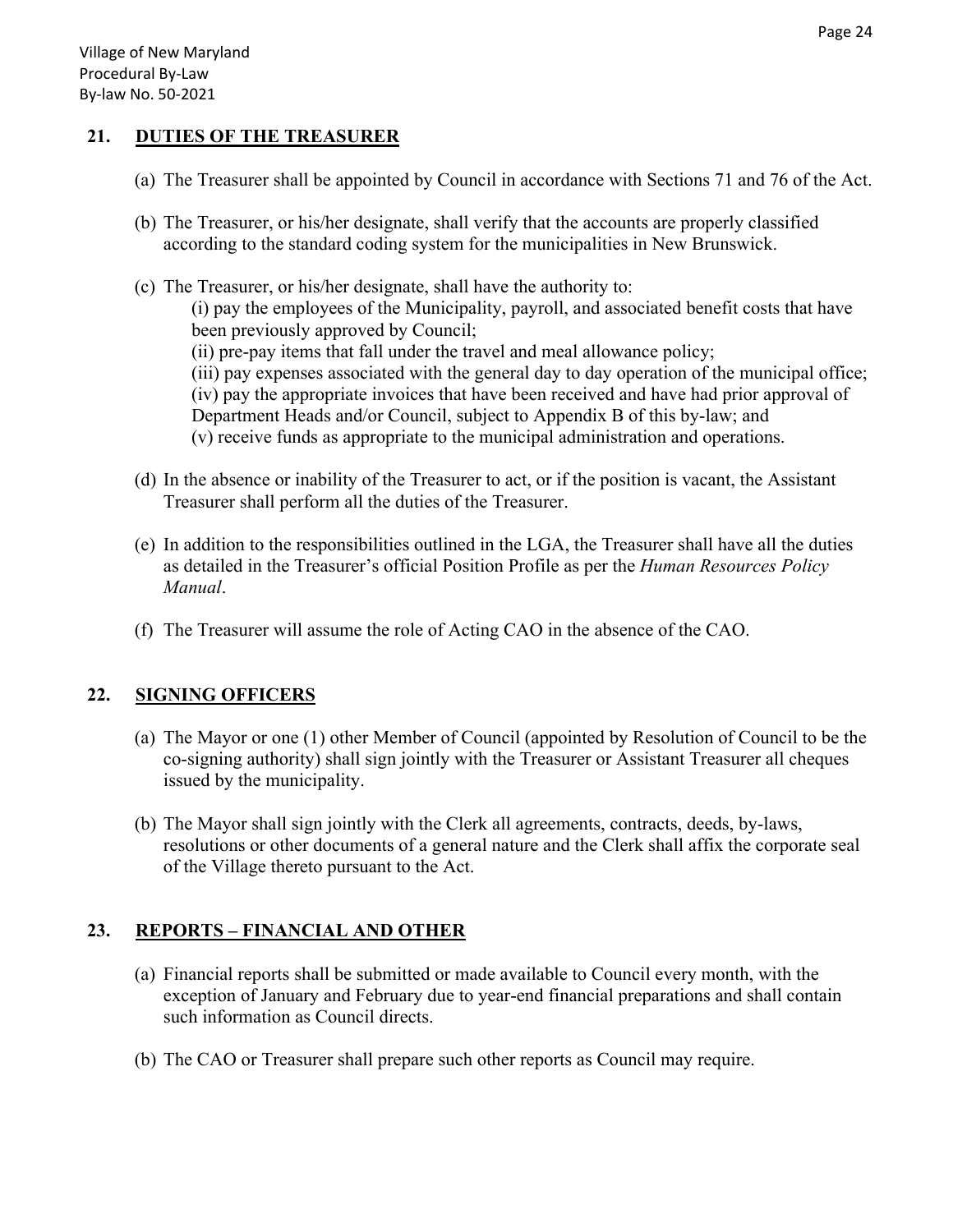#### **24. CORPORATE SEAL**

The corporate seal of the Village shall be at all times under the custody of the Clerk and shall be used by him/her in corporate matters as required under the Act.

#### **25. SEVERABILITY**

If any part of this by-law shall be held invalid, such part shall be deemed severable and the invalidity thereof shall not affect the remaining parts of this by-law.

#### **26. REPEAL AND REPLACEMENT**

- (a) Village of New Maryland By-law No. 50, A By-law Respecting the Proceedings of Council and Administration, enacted on December 05, 1995 and all amendments are hereby repealed.
- (b) The repeal of By-law No. 50 shall not affect any by-law infraction, penalty, forfeiture or liability incurred before such repeal or any proceedings for enforcing the same, completed or pending at the time of repeal.

 $\mathcal{L}_\text{max}$  , and the contract of the contract of the contract of the contract of the contract of the contract of

Read First Time: 21 April 2021 (*By Title Only*)

Read Second Time: 21 April 2021 (*By Title Only*)

Read Third Time: 18 August 2021 (*By summary in accordance With Local Governance Act SNB 2017, C.18*)

Read Final Time: 18 August 2021 (*By Title Only*) and ENACTED

*Signed Signed* 

Judy Wilson-Shee Cynthia Geldart

MAYOR CAO/CLERK

SEAL: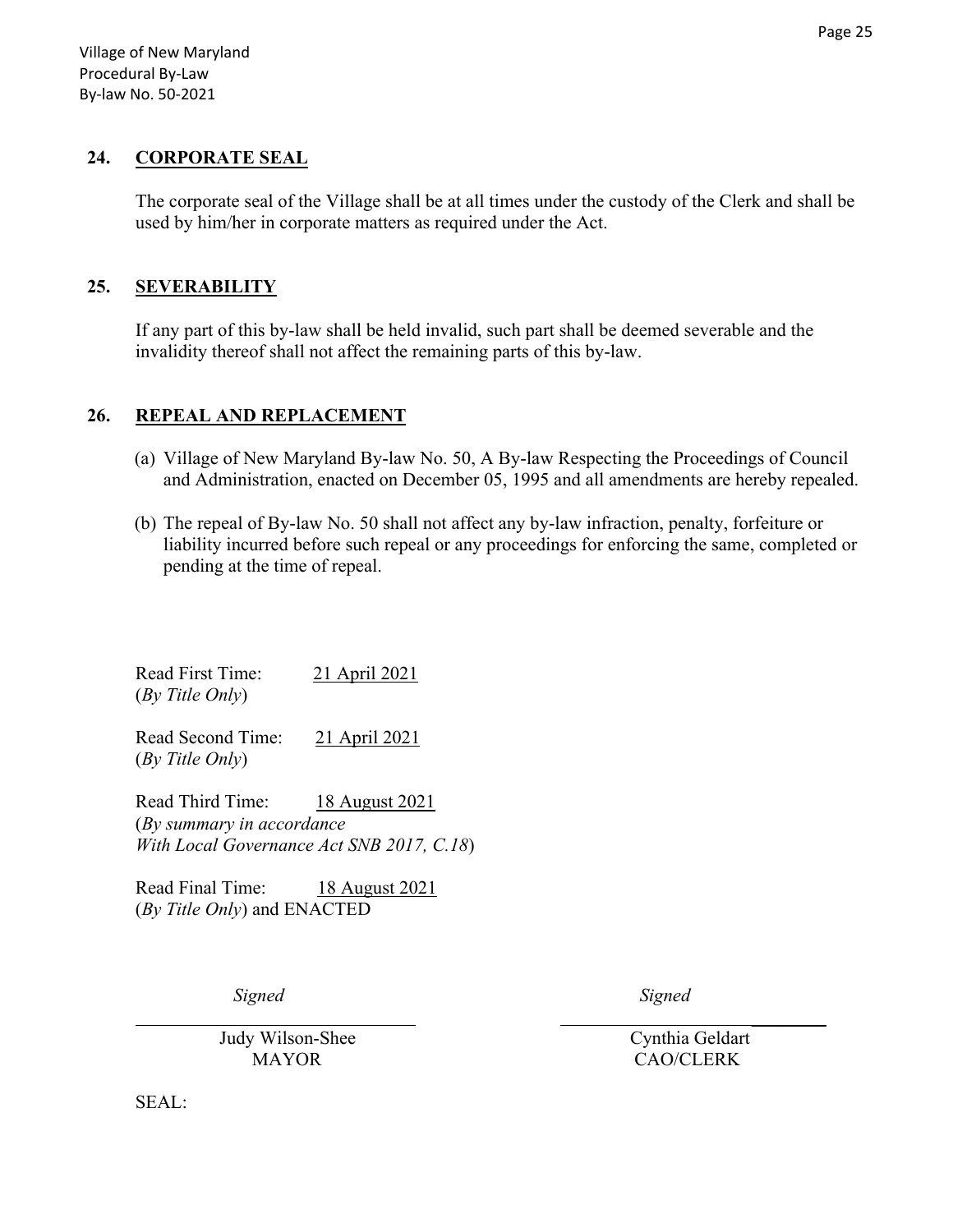# **Appendix "A" Village of New Maryland Procedure for Public Hearings**

- 1. Public Notice for a Public Hearing shall be distributed in accordance with provisions in the New Brunswick *Community Planning Act* and the New Brunswick *Local Governance Act*.
- 2. The Mayor, or his/her designate, shall be the Presiding Officer for the Public Hearing.
- 3. The Presiding Officer shall read the agenda item, advise of the purpose of the Public Hearing, outline the procedural rules for the hearing and advise if objections or other correspondence has been received. Only information submitted directly to the Village Clerk prior to adjournment of the Public Hearing shall be considered (note: no social media postings shall be submitted or considered).
- 4. The Village Development Services Department representative will provide: a presentation explaining the agenda item; a summary of the administrative report from staff or Village Consultants; an overview of objections or other correspondence received; and recommendations to Council.
- 5. The Proponent shall then be called upon to add any further explanation or information in support of the application. Presentations shall be limited to 10 minutes.
- 6. Members of the public wishing to speak or submit documents in favour of the agenda item will be invited to address Council, state their name, address, and/or the name of the organization being represented, declare their support for the agenda item and provide any further statements for the public record.
- 7. Members of the public wishing to speak or submit documents in opposition to the agenda item will then be invited to address Council, state their name, address, and/or the name of the organization being represented, declare their opposition to the agenda item and provide any further statements for the public record.
- 8. The Proponent will be given an opportunity to respond to any noted concerns or requests for clarifications.
- 9. Members of Council may then pose questions to the Proponent or objectors but shall not enter into a debate.
- 10. The Presiding Officer then shall call three times for anyone else who wishes to speak in favor of, and then in opposition to, the agenda item. Every person wishing to speak to the agenda item shall be given an opportunity to do so.
- 11. When all presentations have been completed, the Presiding Officer shall declare the Public Hearing adjourned. Comments and/or information received after adjournment of the Public Hearing shall not be taken into consideration.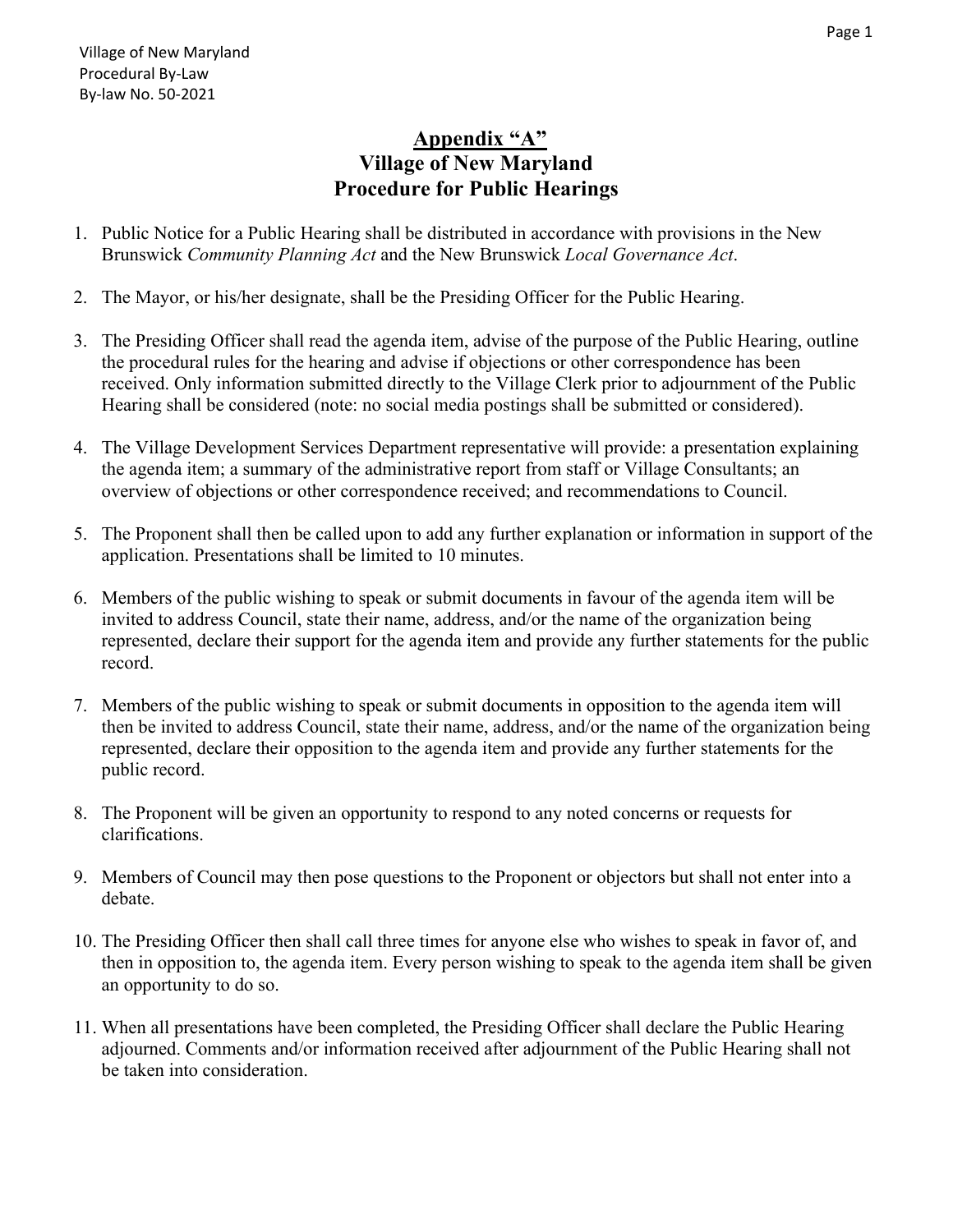- 12. No official action shall be taken at a Public Hearing. Council's official decision on the agenda item may only be made at a future Regular or Special Meeting of Council.
- 13. All in attendance at the Public Hearing shall conduct themselves in an orderly, fair, respectful, and productive manner.

Revision Date: 18 August 2021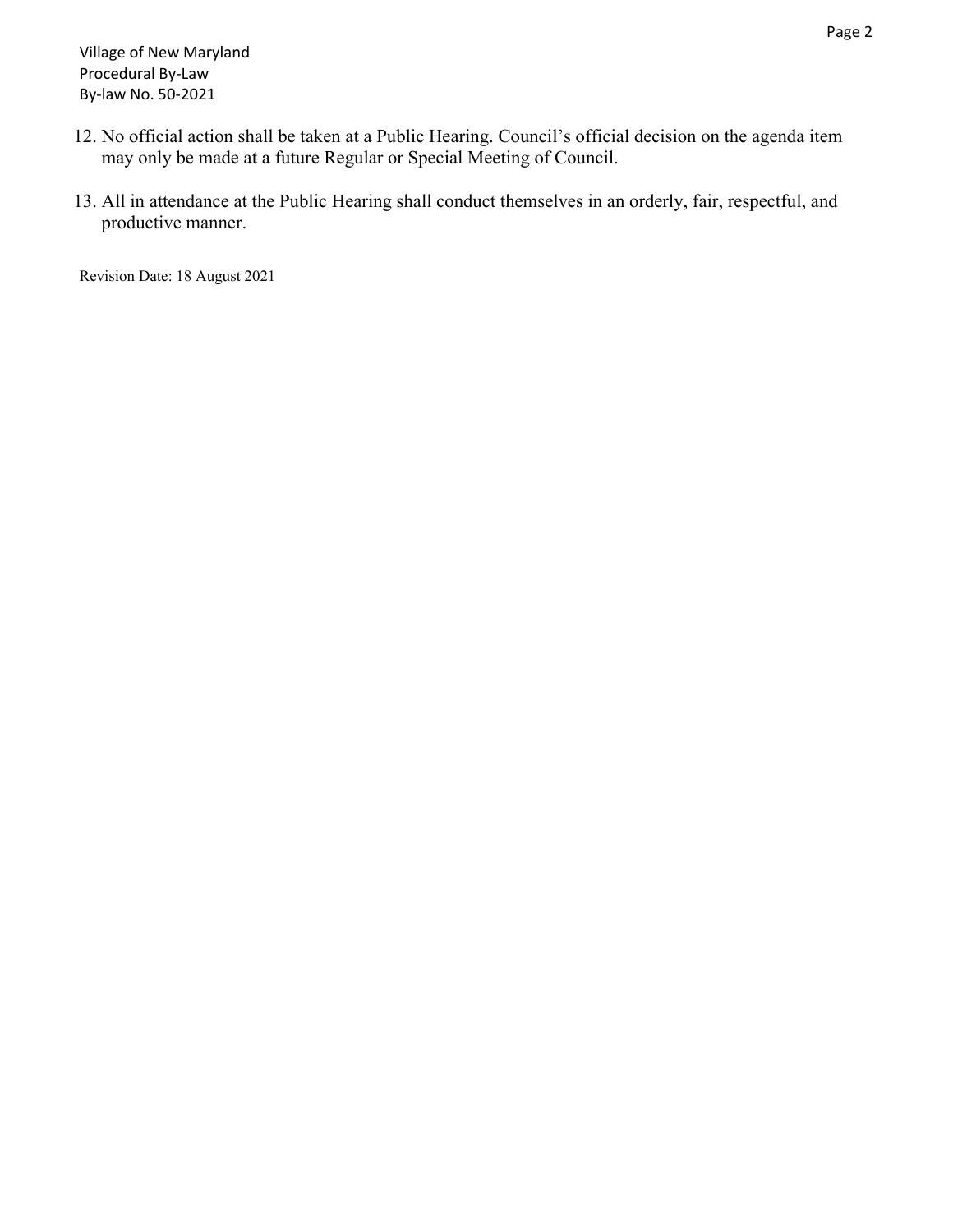# **Appendix "B"**

# **Village of New Maryland Procedure for Procurement**

# **1. DEFINITIONS**

The following definitions apply to this policy:

"Act" means the *Local Governance Act*, 201, c.18;

"Budget" means the budget as approved by Council;

"Canoe Procurement Group Purchasing Program" means a partnership facilitated through the Union of Municipalities of NB (UMNB) with Canoe Procurement Group of Canada that provides members with access to competitively priced goods and services through a cooperative procurement program;

"Clerk" means the Clerk appointed by the Council of the Village of New Maryland;

"Chief Administrative Officer" (CAO) means the Village Chief Administrative Officer appointed by the Council of the Village of New Maryland;

"Construction" means a construction, reconstruction, demolition, repair or renovation of a building, structure, road or other civil engineering or architectural work and includes site preparation, excavation, drilling, seismic investigation, the supply of products and materials, the supply of equipment and machinery if they are included as an incidental to the construction, and the installation and repair of fixtures of a building, structure, road or other civil engineering or architectural work, but does not include professional consulting services related to the construction contract unless they are included in the procurement;

"Council" means the Mayor and Council;

"Councillor" means a member of the Council other than the Mayor;

"Deputy Mayor" means the Councillor elected as Deputy Mayor;

"Mayor" means the Mayor of the Village of New Maryland duly elected to such post;

"Member" means any person elected to Council;

"Municipality" means the Village of New Maryland, a municipal body corporate located in York County and established under the Laws and Regulations of the Province of New Brunswick;

"Procurement Act" means the *Procurement Act*, SNB 2012, c.20;

"Procurement" means the process that normally leads to an agreement to purchase, rent or lease goods and services;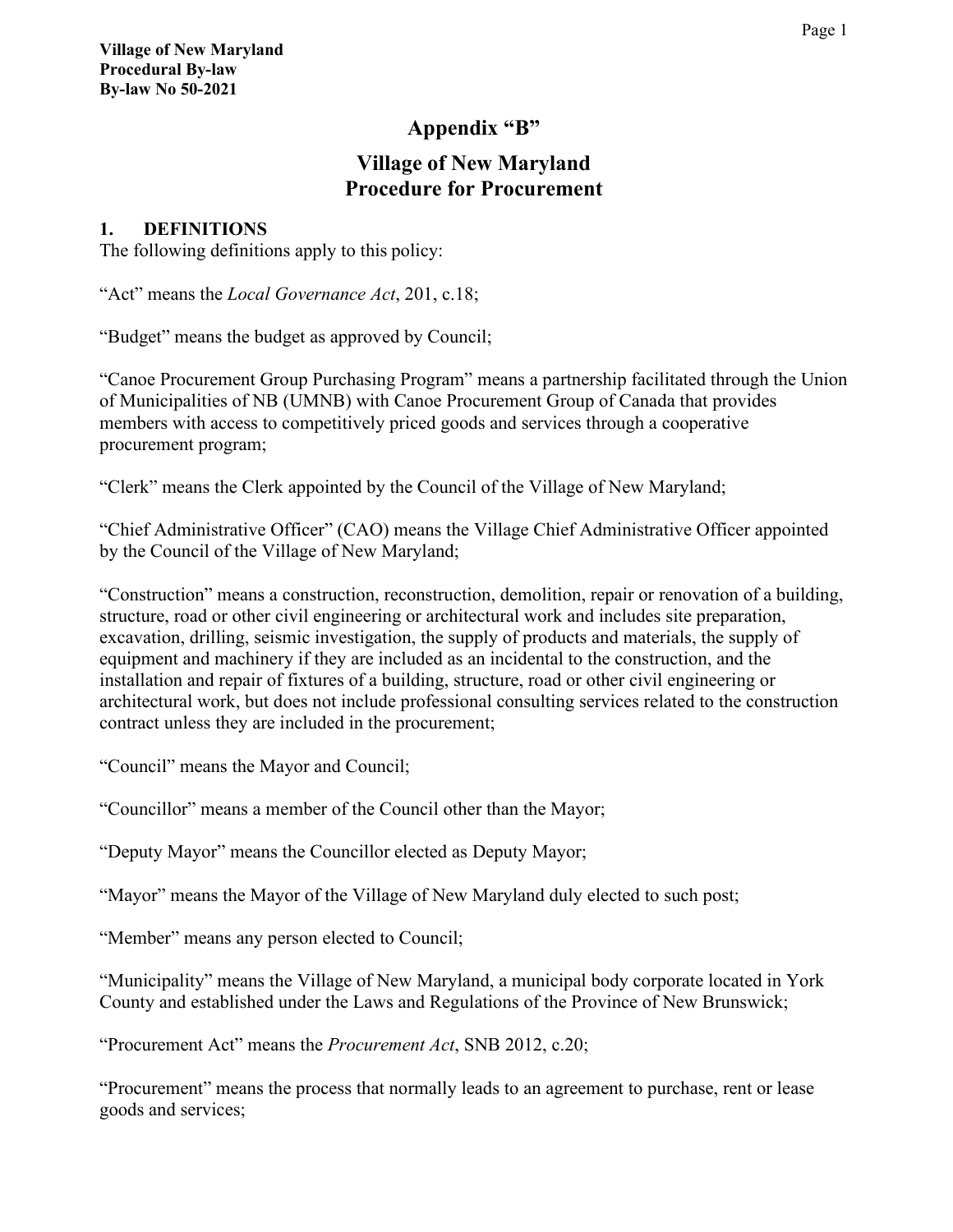"Services" mean, in relation to procurement, all services including printing, garbage removal, snow removal, salt hauling, janitorial services, studies, utilities, consulting, professional services, etc., unless the services form part of a general construction contract;

"Supplies" mean, in relation to procurement, raw materials, products, supplies, equipment and other physical objects of every kind and description whether in solid, liquid, gaseous or electronic form, unless they are procured as part of a general construction contract;

"Treasurer" means the Treasurer appointed by Council of the Village of New Maryland;

"Unbudgeted" means expenditures that are not included in the budget and are unplanned at the time of the budget being passed; and

"Village" means the Village of New Maryland, a municipal body corporate located in York County and established under the Laws and Regulations of the Province of New Brunswick.

# **2. BACKGROUND**

Procurement is the process that leads to an agreement for the Village of New Maryland to purchase, rent or lease goods and services from a third party.

It is important in all dealings that the Village of New Maryland act and be seen as acting in a fair, transparent manner and that promotes an atmosphere of trust and confidence in the procurement process.

To avoid confusion, procurements by the Village of New Maryland should reflect industry wide procurement practices and be consistent with other procurement processes in the Province of New Brunswick.

Although efficiency in procurement is important, care must be taken prior to engaging in procurement activities to ensure that the procurement is aligned with Council objectives.

# **3. PROCUREMENT POLICY**

- 3.1 The Village of New Maryland will adhere to the following legislation with its procurement practices:
	- 3.1.1 *New Brunswick Procurement Act and Regulations* (PA);
	- 3.1.2. *Crown Construction Contracts Act* (CCA);
	- 3.1.3. *Quebec New Brunswick Agreement* (QC-NB);
	- 3.1.4 *Canadian Free Trade Agreement* (CFTA); and
	- 3.1.5. *Canada-European Union Comprehensive Economic and Trade Agreement* (CETA) only applies to cities.

The following table illustrates applicable thresholds of the trade agreements and legislation. Unless exempted, procurements above these thresholds must be obtained through a competitive bidding process and **MUST** be posted on New Brunswick Opportunities Network (**NBON**) with the exception of products and or services obtained through the Canoe Procurement Group Purchasing Program.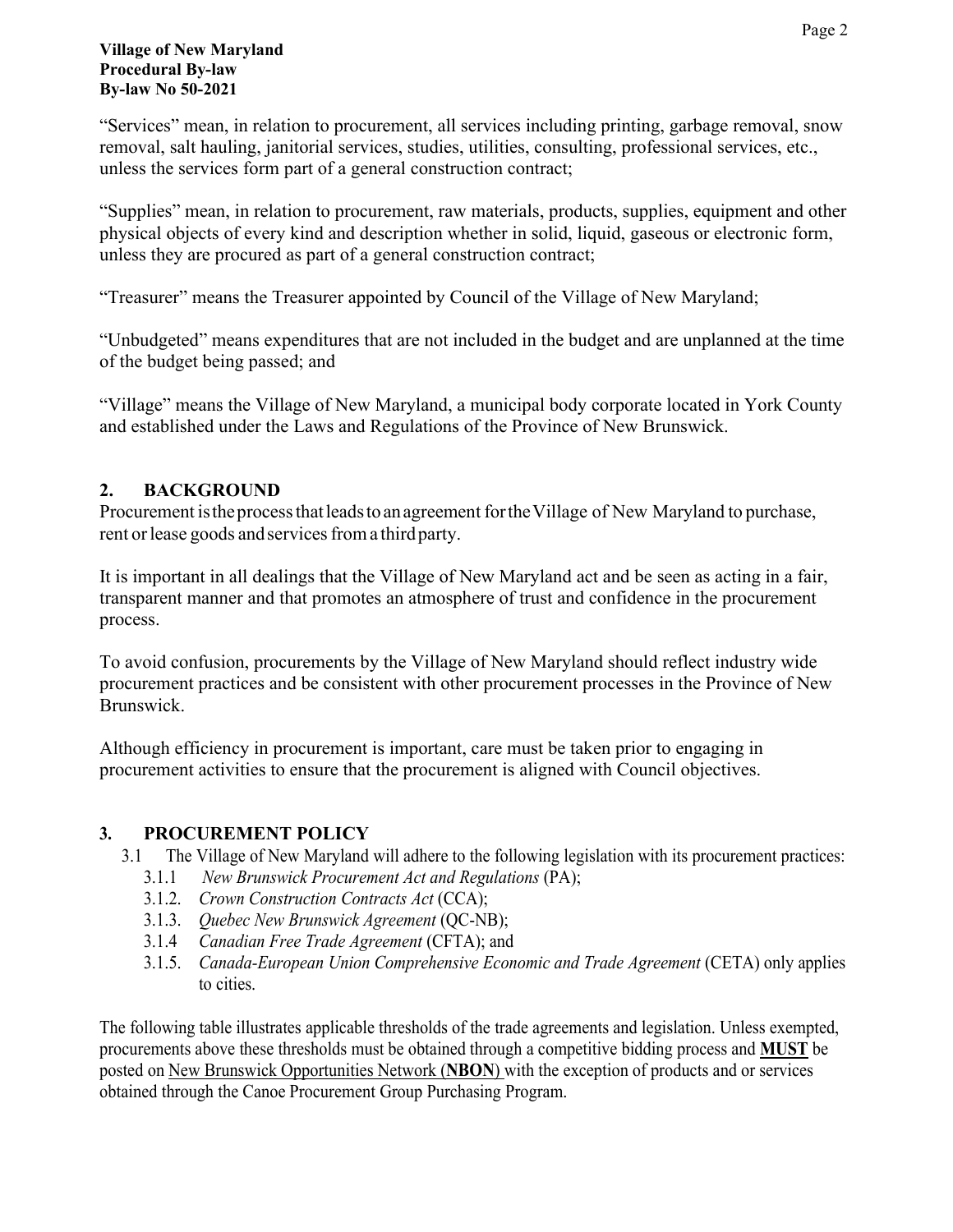|                     | $\mathbf{PA}^1$       | CCCA <sup>2,4</sup> | $[OC-NB1]$ | $\mathbf{CFTA}^1$ | $\mathbf{CETA}^3$ |
|---------------------|-----------------------|---------------------|------------|-------------------|-------------------|
| <b>GOODS</b>        | \$121,200             | N/A                 | \$121,200  | \$121,200         | \$366,800         |
| <b>SERVICES</b>     | \$121,200             | N/A                 | \$121,200  | \$121,200         | \$366,800         |
| <b>CONSTRUCTION</b> | $ *_\text{see CCCA} $ | N/A                 | \$100,000  | \$302,900         | \$9,100,000       |

<sup>1</sup> *QC-NB and CFTA thresholds will increase every two years due to inflation. PA thresholds will be adjusted accordingly. The last increase was January 1, 2022.*

- <sup>2</sup> *The CCCA applies to every contract for the construction, repair or alteration of land or structures owned or administered by the Crown, including Part 1 departments, agencies, schools and school districts; regional health authorities; CCNB and NBCC; as well as NB Power, NB Liquor, NB Housing, NB Energy Marketing Corp., RDC, RPC and WHSCC.*
- <sup>3</sup> *CETA applies only to the following municipalities (i.e. cities): Bathurst, Campbellton, Dieppe, Edmundston, Fredericton, Miramichi, Moncton, and Saint John.*
- <sup>4</sup> *The CCCA does not apply to universities and municipalities.*

*Links to legislation and trade agreements:*

• [Procurement Act](http://laws.gnb.ca/en/showfulldoc/cs/2012-c.20/20200108) and [Regulation 2014-93](http://laws.gnb.ca/en/showfulldoc/cr/2014-93/20190912)

• *[Crown Construction Contracts Act](http://laws.gnb.ca/en/showfulldoc/cs/2014-c.105/20200122)* and [Regulation 82-109](http://laws.gnb.ca/en/showfulldoc/cr/82-109/20200120)

#### **4. DELEGATED AUTHORITIES**

- 4.1 Budgeted Expenditures
	- 4.1.1 the CAO or Treasurer, or his/her designate, shall be the Purchasing Agent and is authorized to carry out purchasing on behalf of Council;
	- 4.1.2. budgeted items: for all Council approved budgeted items, not exceeding \$25,000; budgeted items over \$25,000 require Council approval;
	- 4.1.3. non-budgeted items: for all non-budgeted goods or services less than \$5,000; nonbudgeted goods and services over \$5,000 require Council approval;
	- 4.1.4. Department Heads are designated to be the Purchasing Agent for budgeted items within their department's approved budget for items less than \$2,000; and
	- 4.1.5. the Treasurer, upon the recommendation of the Department Head, is authorized to reallocate funds within the department's line budget for operation budgets only.
- 4.2 Staff may authorize procurement of up to their delegated amounts provided that:
	- 4.2.1. there is a clear estimate for the goods, and it is expected that the value will not exceed their authority;
	- 4.2.2. the *Provincial Acts and Regulations* and Agreements are strictly followed;
	- 4.2.3. the amount of the procurement is within the approved budget amount for the year; and
	- 4.2.4. the procurement does not commit the Village to further procurements causing the total procurement to exceed the delegated authority for a specific project.
- 4.3 The following positions are considered "Department Heads" for the sake of this purchasing policy:
	- 4.3.1. Public Works Supervisor
	- 4.3.2. Public Works Transportation Supervisor
	- 4.3.3. Public Works Utilities Supervisor
	- 4.3.4. Fire Chief
	- 4.3.5. Development Officer/Building Inspector
	- 4.3.6. Recreation Coordinator
	- 4.3.7. Facilities Manager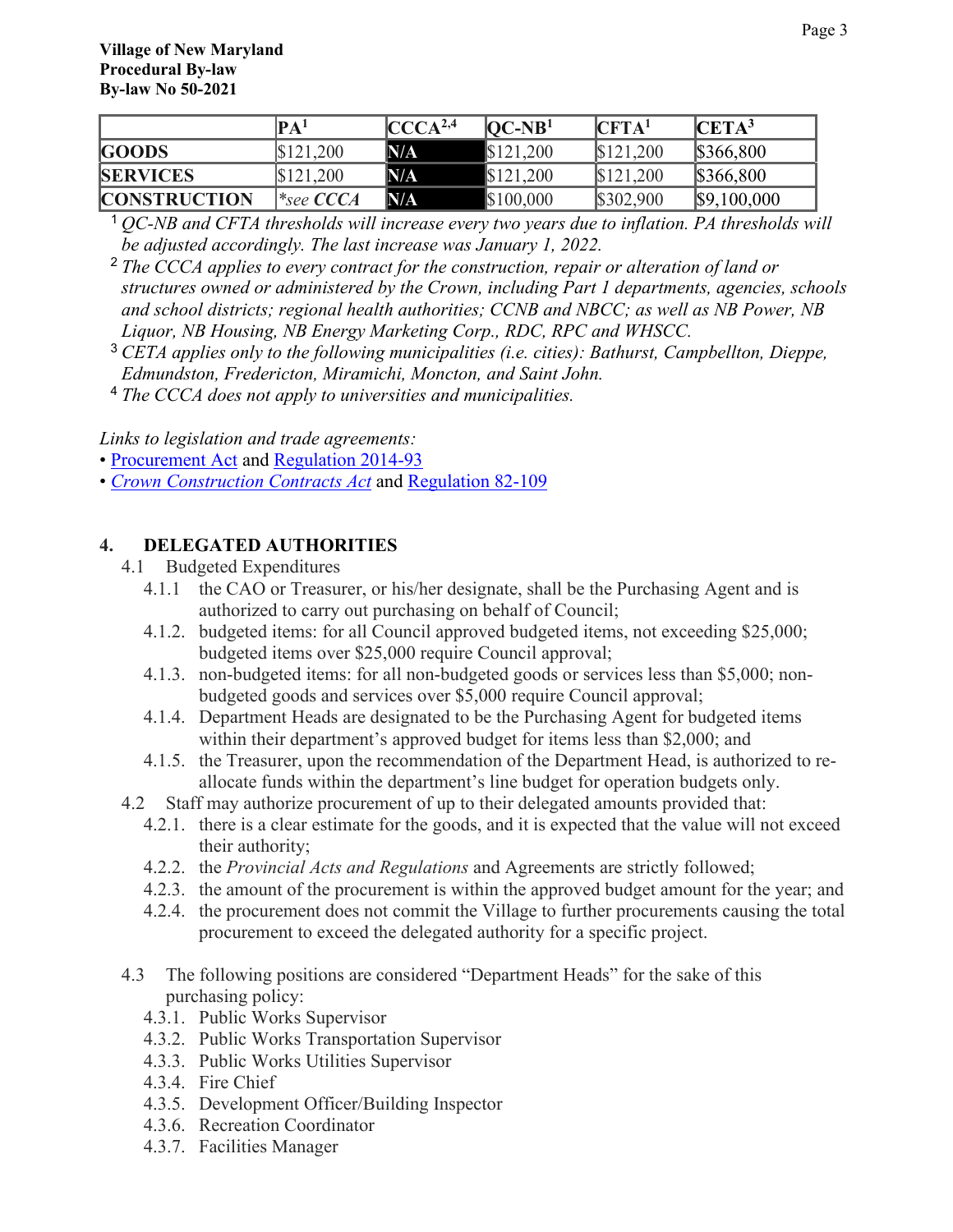4.4 Each Department Head can only spend from their own budget, with the following noted exception:

Public Works Supervisor – can authorize expenditures for public works and water and sewer.

- 4.5 Unbudgeted Expenditures For amounts not authorized in the budget, the CAO or Treasurer may authorize a purchase not more than \$5,000.
	- 4.5.1. Emergency Purchases: True emergencies generally occur as a result of fire, flood, water breaks or equipment repairs. Notwithstanding the authorities outlined elsewhere in this policy, the Chief Administrative Officer/Clerk or Treasurer is authorized to make an emergency expenditure deemed necessary in order to maintain services within the Village. Such expenditures must be reported to Council and will also be reported on the monthly financial statements.

# **5. COUNCIL APPROVAL OF PROCUREMENT**

- 5.1 For any procurement beyond the delegated authority of the CAO or Treasurer, a presentation to Council must be made prior to taking any procurement action outlining the following:
	- 5.1.1. the name of the goods and service provider, if known;
	- 5.1.2. a detailed description of the goods and services to be provided;
	- 5.1.3. the estimated total cost of providing the goods and services and the source of the estimate;
	- 5.1.4. the approved budget for the goods and services;
	- 5.1.5. the dates the goods and services are to be provided;
	- 5.1.6. the reason for the request; and
	- 5.1.7. the method of procurement of the goods and services.

# **6. COMPETITIVE QUOTES**

6.1 In order to ensure tax dollars are wisely spent, the following limits shall be followed for acquiring competitive bids:

|          | Goods              | <b>Services</b>    | <b>Construction</b> |
|----------|--------------------|--------------------|---------------------|
| 2 Quotes | \$25,000-\$59,000  | \$25,000-\$59,000  | \$25,000-\$59,000   |
| 3 Quotes | \$60,000-\$121,100 | \$60,000-\$121,100 | $$60,000-S121,100$  |

- 6.2 Purchases which are described in section 7.4 are exempt from the above limits.
- 6.3 Quotes must be documented in writing via letter, fax or email. The Department Head, or designate, will prepare a request for quotation in writing to each identified vendor.

# **7. PUBLIC TENDERING**

7.1 As prescribed by the *Procurement Act*, procurements in excess of the following amounts must be put out for tender unless they are obtained using the Canoe Procurement Group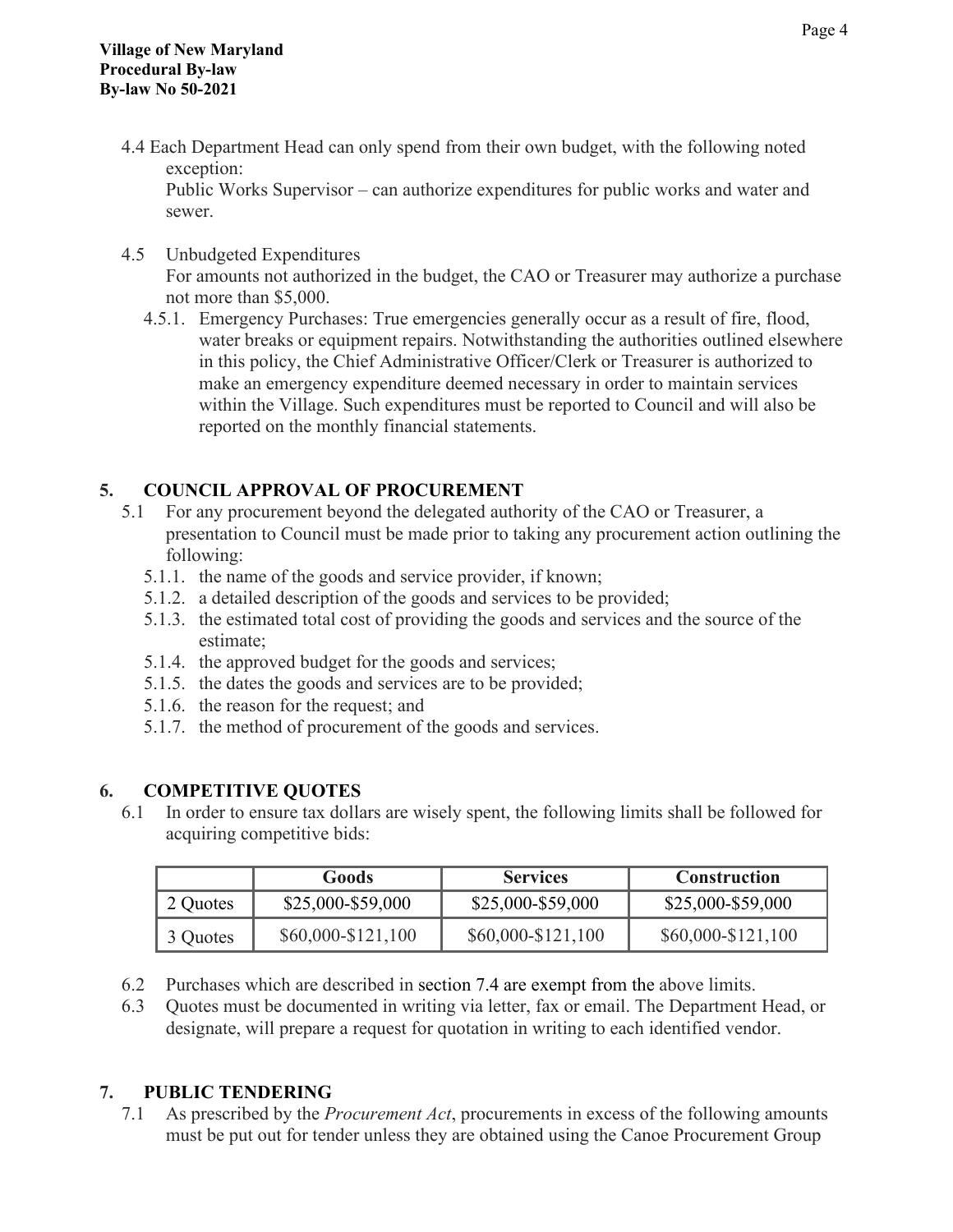Purchasing Program:

- 7.1.1. goods over \$121,200;
- 7.1.2. services over \$121,200
- 7.1.3. construction projects over \$100,000; and
- 7.1.4. at the direction of the CAO, staff or a consultant may prepare the tendering documentation, for approval by the CAO, or delegate.
- 7.2 Final tender documentation to be approved by the CAO or delegate. The following information, as applicable, should be on any request for quotation or proposal sent out:
	- 7.2.1. the supply or service that quotes were requested on, along with minimum specifications and any other pertinent information;
	- 7.2.2. to whom quotations or proposals are to be submitted;
	- 7.2.3. date and time quotations are required;
	- 7.2.4. a statement that all prices should be quoted Freight on Board (FOB) New Maryland, net of taxes;
	- 7.2.5. a statement to the effect that "the Village does not, by virtue of any proposal call, tender, or request for quotation or proposal, commit to an award, nor does the Village limit itself to accepting the lowest price of any submitted, but reserves the right to award, or not to award, in any manner deemed to be in the Village's best interest";
	- 7.2.6. required delivery date;
	- 7.2.7. required for proof of WorkSafe NB registration;
	- 7.2.8. requirement for proof of insurance as per tender documentation;
	- 7.2.9. a place for the vendor's name, address, phone number, email and signature;
	- 7.2.10. a statement as to whether fax or phone quotes are acceptable;
	- 7.2.11. a statement as to whether substitute products will be considered;
	- 7.2.12. any other conditions or stipulations that may apply; and
	- 7.2.13. a request for a list of references.
- 7.3 All Procurement Tenders shall be advertised on the New Brunswick Opportunities Network (NBON) and **MAY BE** advertised in a local paper or posted to the Village's website.
- 7.4 Exemptions from Tenders:

A detailed list of exemptions from tenders and competitive quotes is provided in Regulation 2014-93, Section 166. The exemption includes the following professional services:

- 7.4.1. engineers;
- 7.4.2. land surveyors;
- 7.4.3. accountants;
- 7.4.4. barristers and solicitors;
- 7.4.5. medical practitioners;
- 7.4.6. dentists;
- 7.4.7. nurses;
- 7.4.8. pharmacists;
- 7.4.9. veterinarians; and
- 7.4.10 architects.
- 7.5 At the discretion of the CAO or by the direction of Council, any of the exempt services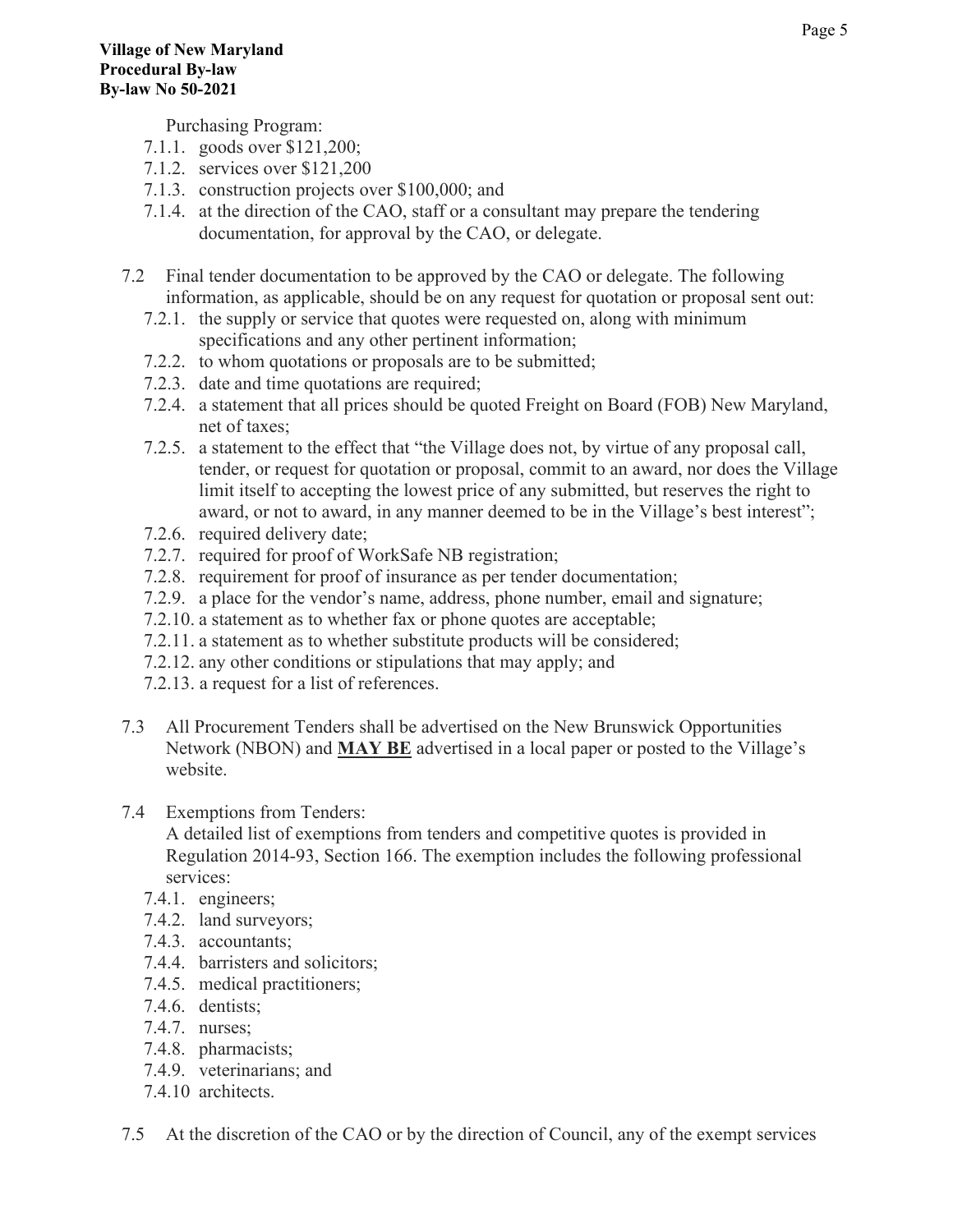may go out for a competitive bidding process.

#### **8.0 PURCHASE ORDERS/WORK ORDERS**

- 8.1 Purchase orders and work orders have 4 (four) main purposes:
	- 8.1.1. inform Finance Department of purchases of a significant amount to assist with budget tracking;
	- 8.1.2. inform CAO and Department Heads of purchases for invoice authorization;
	- 8.1.3. ensure quoted amounts at the time of order agree with amount invoiced; and
	- 8.1.4. provide documentation to vendors that purchases are authorized by the Village.
- 8.2 In order to be effective, purchase orders are to be provided to the Finance Department at the time of purchase or order.
- 8.3 All purchases should be authorized by purchase order except for the items listed below:
	- 8.3.1. phone bills, fuel, electricity, taxes, insurance, debenture payments, payroll remittances, service contracts covered by approved tender or a supply agreement;
	- 8.3.2. approved budgeted payments to external agencies;
	- 8.3.3. project payments covered by approved tender;
	- 8.3.4. engineering fees included in capital project budgets;
	- 8.3.5. budgeted amounts of less than \$100; and
	- 8.3.6. budgeted items purchased by the CAO or Treasurer.
- 8.4 All purchases of goods and services in excess of the thresholds shall have the signature of the employee's supervisor prior to the issuance of the purchase order.
- 8.5 A work order shall be completed for each service ordered and a purchase order shall be completed for each purchase of goods in excess of \$100. In order to provide an accurate tracking system of projects and expenditures, purchase and work order books will be maintained at the Village Office and prepared by the Department Heads or their approved designates.
- 8.6 A purchase order should contain the following information:
	- 8.6.1. name of company;
	- 8.6.2. date;
	- 8.6.3. brief item description;
	- 8.6.4. estimated cost before taxes or quotation amount; and
	- 8.6.5. name of employee making purchase (where applicable) and signature of personnel with appropriate spending authority.
- 8.7 A work order shall consist of the following:
	- 8.7.1. name of the contractor or supplier authorized to complete the work;
	- 8.7.2. description of the work to be completed;
	- 8.7.3. reason for the ordered work;
	- 8.7.4. diagrams, plot plans or engineering drawings as appropriate
	- 8.7.5. an estimate of the expenses to be incurred; and
	- 8.7.6. name of employee making purchase (where applicable) and signature of personnel with appropriate spending authority.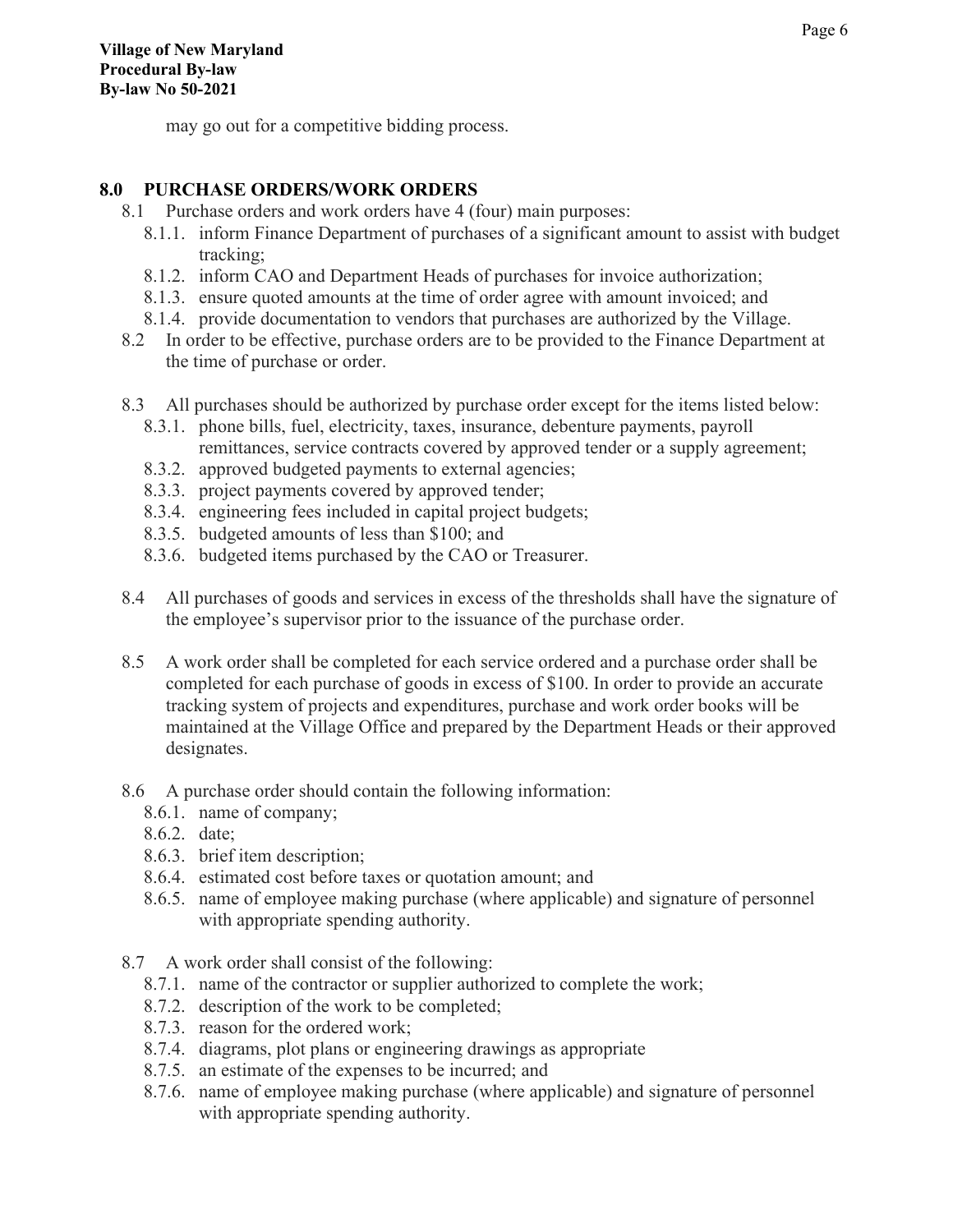- 8.8 The CAO or Treasurer or his/her designate, will co-sign all work orders or purchase orders greater than \$1,000 confirming the approval of the expenditure and ensuring that the accounts are properly classified according to the standard coding system for municipalities in New Brunswick. Department Heads are designated to sign all work orders or purchase orders on items between \$100 and \$2,000.
- 8.9 A project must be stopped by the Department Head, CAO and/or Treasurer if cost overruns are anticipated that will exceed the approved budget amount. Council approval is required before the project will be allowed to continue. The only exemption will be where an unsafe condition exists. The project will continue with the approval of the Department Head, CAO and/or Treasurer until the unsafe condition is eliminated. A report will be provided to Council before the remainder of the project can continue.

#### **9.0 INVOICE AUTHORIZATIONS AND PAYMENT**

- 9.1 The Accounts Payable Clerk will match invoices to purchase orders and packing slips and forward them to the proper Department Head for approval for payment. Department heads will ensure that goods or services have been received before authorization is provided. Department Heads, or designate, will return invoices to the Accounts Payable Clerk after they have signed the invoice as approval for payment as well as indicated the appropriate budget code it should be charged to.
- 9.2 Authorized purchasers shall notify the Treasurer of a designated purchasing authority in their absence.
- 9.3 The CAO and/or Treasurer have authority to authorize all invoices in the absence of a Department Head.

#### **10. CREDIT CARD PROCEDURES**

- 10.1 Use of the corporate credit card is subject to the same spending authorizations provided in this policy. The corporate credit card is intended for the following purposes:
	- 10.1.1. Travel arrangements;
	- 10.1.2. on-line purchases;
	- 10.1.3. payment of invoices in US funds;
	- 10.1.4. payments for course registrations when credit card is accepted; and
	- 10.1.5. other items as ordered by the CAO (and within his/her authority).
- 10.2 Staff are responsible for obtaining the appropriate approval before using the card. All the authorities contained here within also apply to credit card purchases.
- 10.3 Purchasers are responsible for ensuring credit slips are maintained and submitted to the Finance Department for reconciliation to the appropriate monthly statement. Please note, the slip turned in must be the original invoice, not the credit card slip.
- 10.4 When the credit card statement is received, the Finance Department reconciles to the credit card log and reviews with Department Heads as necessary.